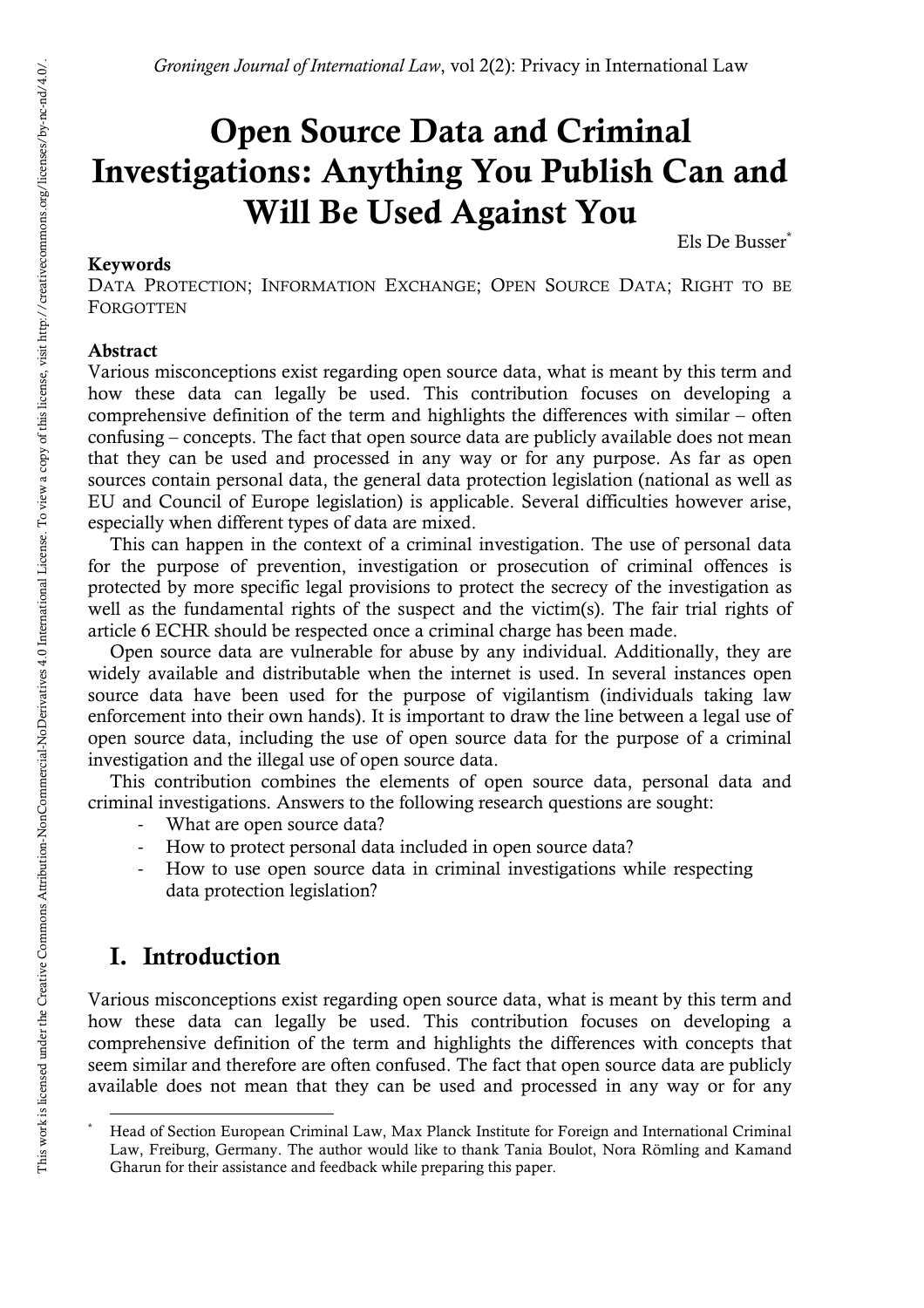purpose. As far as open sources contain or consist of personal data, general data protection legislation (national as well as European Union and Council of Europe legislation) is applicable. Several difficulties, however, arise related to the nature of the data and their use or processing.

Besides data protection laws, the use of personal data for the purpose of prevention, investigation or prosecution of criminal offences is also protected by more specific legal provisions to protect the secrecy of the investigation as well as the fundamental rights of the suspect and the victim(s). The fair trial rights of Article 6 European Convention of Human Rights should be respected once a criminal charge has been made. This goes for personal data that are open source as well as closed source data. More and more open source data are used by law enforcement and intelligence services, especially where social media is concerned. In 2012 LexisNexis® Risk Solutions surveyed 1,200 United States federal, state, and local law enforcement professionals concluding that four out of five use various social media networks to assist in investigations with Facebook and YouTube ranking among the most used platforms. This use concerned identifying people and locations; discovering criminal activity and locations; and gathering evidence. Of all respondents, 67% reported believing that social media helps solving crime more quickly.<sup>1</sup> Even though this survey was conducted in the United States, it shows the rising importance of social media as an investigative tool for law enforcement.

Open source data are vulnerable for abuse by any individual. Additionally, they are widely available and distributable when the Internet is used. In several instances open source data have been used for the purpose of vigilantism (individuals taking law enforcement into their own hands). It is important to draw the line between a legal use of open source data, including the use of open source data for the purpose of a criminal investigation and the illegal use of open source data. Lastly, since the Court of Justice of the European Union (CJEU) ruled on a landmark case against Google in May 2014, it is equally relevant to discuss here the catchphrase "the right to be forgotten", the fact that it does not exist and what this debate is really about.

Referring to the so-called Miranda rights in the title—the rights that should be read by US law enforcement officers when taking an individual into custody—is not meant to sound harsh or depressing. It is rather intended to create awareness for Internet and social media users indiscriminately, publicly posting personal data identifying themselves or others. The consequences of this recent trend are not always directly perceived, which makes it all the more difficult to control. Besides raising awareness, this contribution focuses on identifying the precise problem(s) rather than offering concrete solutions.

Combining the elements of open source data, personal data and criminal investigations, this paper intends to offer an answer to questions such as what are open source data; how can personal data included in open source data be protected; and how can open source data be used in criminal investigations while respecting data protection legislation? The legal instruments that are used to answer these questions are the relevant legal instruments adopted by the Council of Europe (CoE) and by the European Union (EU). These include the European Convention on Human Rights (ECHR), the Convention on the processing of personal data by automated means (Data Protection

<sup>1</sup> LexisNexis Risk Solutions, *Role of Social Media in Law Enforcement Significant and Growing*, available online at at  $\alpha$  at  $\alpha$  at  $\alpha$  at  $\alpha$  at  $\alpha$  at  $\alpha$  at  $\alpha$  at  $\alpha$  at  $\alpha$  at  $\alpha$  at  $\alpha$  at  $\alpha$  at  $\alpha$  at  $\alpha$  at  $\alpha$  at  $\alpha$  at  $\alpha$  at  $\alpha$  at  $\alpha$  at  $\alpha$  at  $\alpha$  at  $\alpha$  at  $\alpha$  at  $\alpha$  at  $\alpha$  at  $\alpha$  at release.page?id=1342623085481181#sthash.pbREo4je.dpuf> (accessed 30 July 2014).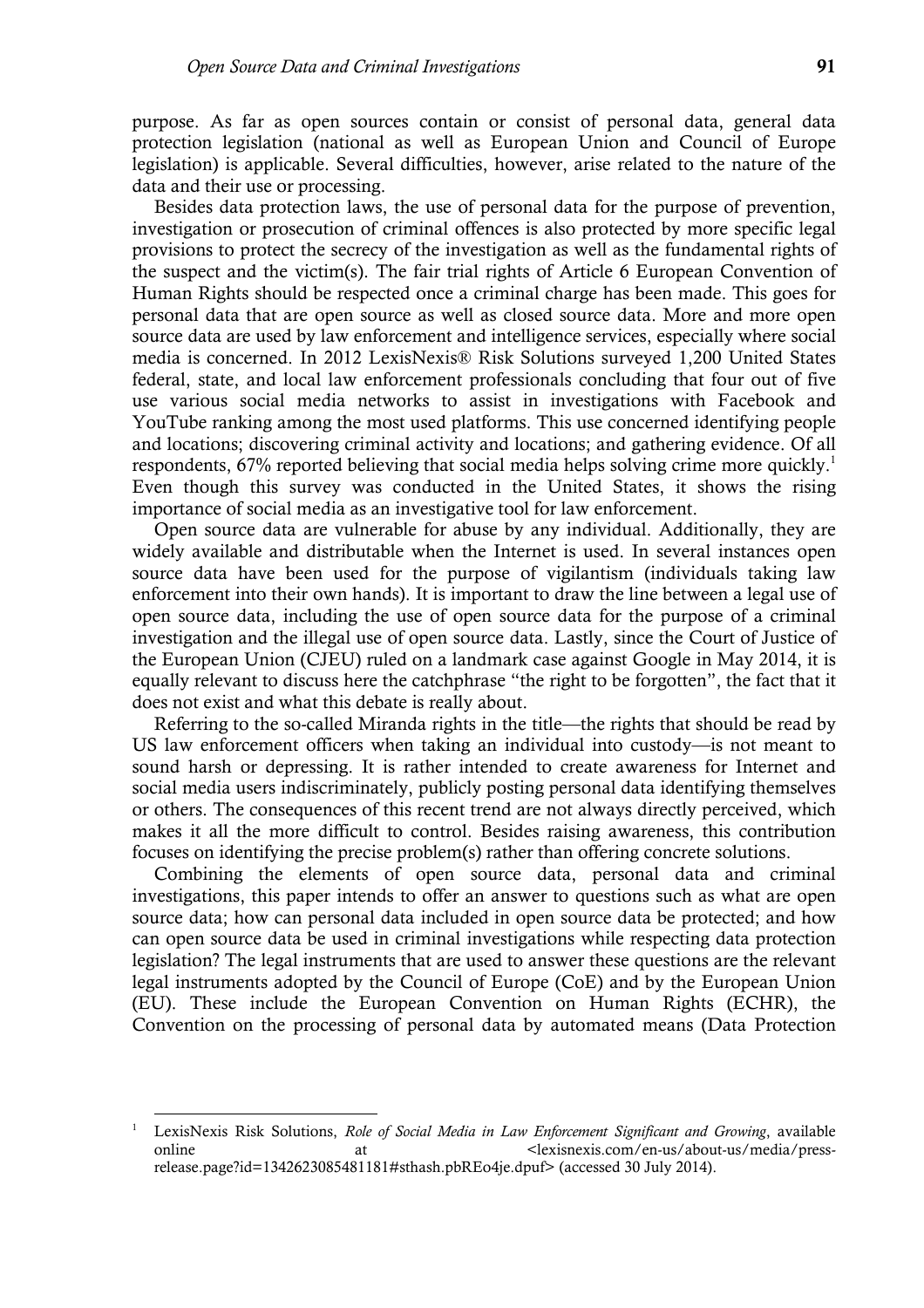Convention), <sup>2</sup> Resolutions 73(22) and 74(29), and Recommendation 87(15). For the EU the most relevant legal instruments include Directive 95/46/EC of 24 October 1995 on the protection of individuals with regard to the processing of personal data and on the free movement of such data (Directive 95/46/EC), <sup>3</sup> the Framework Decision 2008/977/JHA of 27 November 2008 on the protection of personal data processed in the framework of police and judicial cooperation in criminal matters (Framework Decision 2008), and the legislative proposals that are being negotiated at the present time to reform both the Directive<sup>4</sup> and the Framework Decision.<sup>5</sup> Using these legal instruments does not mean that the geographical scope of this paper is limited to the EU. Rather, all Member States of the CoE are bound by the same data protection standards as well as countries that are not Member States of the CoE.

# **II. Defining Open Source Data**

In order to define what open source data are, it is necessary to first explain what they are not. Open source data are not identical to personal data but can contain or consist of personal data. Traditionally, personal and non-personal data are distinguished based on the characteristic of identifying an individual or enable to identify an individual. Personal data enable one to "single out" a person. The fact whether personal data are open source or not is not part of the definition. On the contrary, the definition of personal data includes any information, which can be open source or closed source. Open source data in their turn can be personal or non-personal.

# **II.1. Personal Data**

The concept of personal data is frequently confused with the right to a private life or privacy. Both concepts overlap, but only to a certain extent. They are certainly not identical. Where personal data are those data that identify or enable to identify an individual, the private life of a person consists of personal as well as of non-personal data. As one of the most difficult concepts to explain—not in the least because of its evolvement in line with technological advancements—the best definition is still the traditional definition introduced by Warren and Brandeis in 1890 describing the right to a

 $\overline{a}$  $2$  Convention for the Protection of Individuals with regard to Automatic Processing of Personal Data, 1981, ETS No. 108 available online at <conventions.coe.int/Treaty/en/Treaties/Html/108.htm> (accessed 27 September 2014) (CoE Data Protection Convention).

<sup>&</sup>lt;sup>3</sup> Directive 95/46/EC of the European Parliament and of the Council of 24 October 1995 on the protection of individuals with regard to the processing of personal data and on the free movement of such data, available online at  $\langle$  eur-lex.europa.eu/legalcontent/EN/TXT/PDF/?uri=CELEX:31995L0046&from=EN> (accessed 1 2014) (Data Protection Directive  $95/46/EC$ ).

<sup>4</sup> Proposal for a Regulation on the protection of individuals with regard to the processing of personal data and on the free movement of such data, 25 January 2012, COM (2012)11 final, available online at <ec.europa.eu/justice/data-protection/document/review2012/com\_2012\_11\_en.pdf> (accessed 16 November 2014).

<sup>5</sup> Proposal for a Directive on the protection of individuals with regard to the processing of personal data by competent authorities for the purposes of prevention, investigation, detection or prosecution of criminal offences or the execution of criminal penalties, and the free movement of such data, 25 January 2012, COM (2012), 10, available online at <eurlex.europa.eu/LexUriServ/LexUriServ.do?uri=COM:2012:0010:FIN:EN:PDF> (accessed 3 November 2014).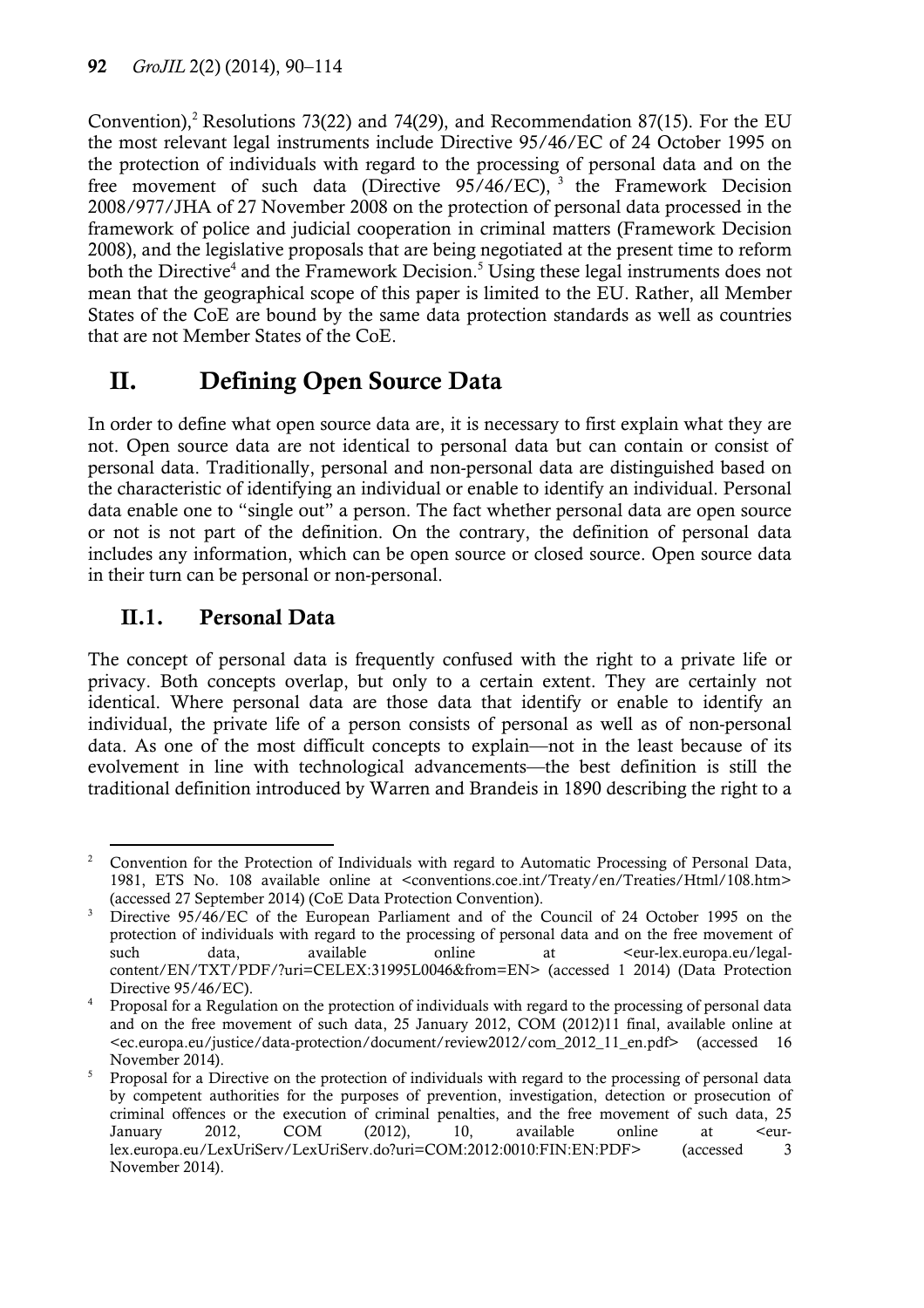private life as the right to be let alone.<sup>6</sup> Exercising the right to be let alone and not tolerate interference from private or public persons such as the government, involves more than only personal data. <sup>7</sup> One should thus be careful not to confuse both concepts. Nonetheless, in the jurisprudence of the European Court of Human Rights (ECtHR) the right to a private life has been used to include rulings on personal data. After all, a genuine right to data protection is so far only included in the EU Charter on Fundamental Rights and Freedoms, not in the ECHR.

The data protection standards applicable in the EU and the CoE Member States originate from the CoE Data Protection Convention and two preceding Resolutions.<sup>8</sup> In the Convention and in Directive 95/46/EC, personal data are defined as any information relating to an identified or identifiable individual. <sup>9</sup> Public sector information is also covered by this definition.<sup>10</sup> An identifiable person is a physical<sup>11</sup> person who can be easily identified, meaning not by using very sophisticated<sup>12</sup> methods that should be judged considering technological evolutions.<sup>13</sup>

"Any information" refers to any type of information, objective as well as subjective statements concerning objects, events or persons. Opinions, assessments or conclusions about objects or persons establish subjective information. The format in which the information is held or its carrier is not relevant. Information in any structured or

 $\overline{a}$ <sup>6</sup> Often incorrectly quoted as "to be *left* alone". See Warren, S. D. and Brandeis, L. D., "The right to privacy", *Harvard Law Review*, vol. 4, 1890, 193–220. See also Council of Europe, Parliamentary Assembly, *Recommendation 509(1968) on human rights and modern scientific and technological developments*, 1968, available available conline at the state at the at  $\alpha$ <assembly.coe.int/Main.asp?link=/Documents/AdoptedText/ta68/EREC509.htm> (accessed 30 July 2014). This Recommendation started the legislative development of data protection rules and guidelines.

<sup>7</sup> See also De Busser, E., *Data Protection in EU and US Criminal Cooperation*, Maklu Publishers, Antwerp-Apeldoorn, 2009, 48–52.

The Convention's Explanatory Report explained that the terms and definitions generally follow those used in Resolutions (73) 22 and (74) 29. Some modifications and additions have been made in view of recent national legislation and having regard to the special problems called forth by transfrontier data flows.

<sup>9</sup> Article 2(a) CoE Data Protection Convention; Article 2(a) Data Protection Directive 95/46/EC.

<sup>10</sup> See Article 29 Data Protection Working Party, *Opinion 3/99 on public sector information and the protection of personal data*, WP 20, 3 May 1999, available online at <ec.europa.eu/justice/data-protection/article-29/documentation/opinion-recommendation/files/1999/wp20\_en.pdf> (accessed 30 July 2014).

<sup>&</sup>lt;sup>11</sup> In accordance with Article 3, paragraph 2(b) of the Convention, Member States have the opportunity to declare the provisions of the Convention applicable to legal persons. Declarations in that sense have been submitted by Albania, Austria, Italy, Liechtenstein and Switzerland.

<sup>&</sup>lt;sup>12</sup> The focus on 'very sophisticated methods' as is mentioned in the Explanatory Report to the Data Protection Convention can lead to confusion. One might think that the higher the level of sophistication in the method used in order to identify a person, the less likely it is for the personal information that is detected this way to fall within the scope of the Convention. However—and rightfully pointed out by Bygrave—the higher the level of sophistication is, the easier it is for a person to identify an individual and consequently have access to personal data. Bygrave, L.A., *Data protection law. Approaching its rationale, logic and limits*, Kluwer law International, The Hague, 2002, 43–44.

<sup>&</sup>lt;sup>13</sup> Council of Europe, Explanatory Report to the Convention for the Protection of Individuals with regard to Automatic Processing of Personal Data, ETS No. 108, 1981, available online at <conventions.coe.int/treaty/en/Reports/Html/108.htm> (accessed 30 July 2014). See also the remarks made by the Court in: *Klass and others v. Germany,* App no 5029/71), para. 4, and ECtHR, 16 February 2000, *Amman v. Switzerland,* App no 27798/95), Section 56. See also Concurring Opinion of Judge Pettiti in ECtHR, 2 August 1984, *Malone v. UK,* App no 8691/79.).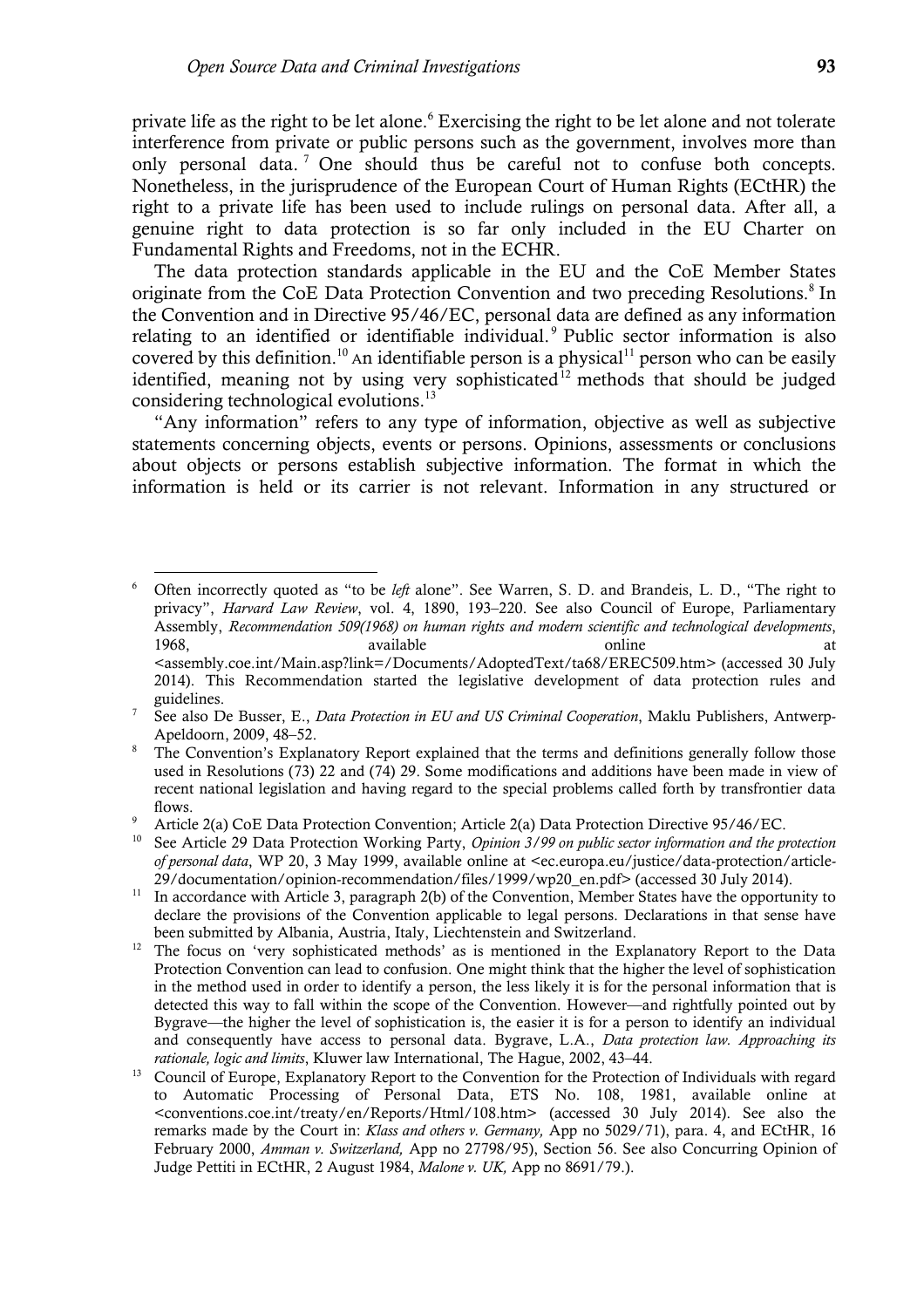unstructured form (numerical, photographical, acoustic or stored in a computer file)<sup>14</sup> is covered by the definition, taking into consideration future technological developments.

The phrase "related to" would logically mean that the information is about a specific person.<sup>15</sup> However, the EU's Article 29 Data Protection Working Party<sup>16</sup> in a 2005 opinion on the application of Directive  $95/46/EC$  on the practice of RFID-tags<sup>17</sup> stated that this phrase 'refers to the identity, characteristics or behaviour of an individual or if such information is used to determine or influence the way in which that person is treated or evaluated'.<sup>18</sup> In view of recent discussions on gathering data on people's online surfing behaviour and personalised online advertising, it is significant that also such data can qualify as personal data. Nevertheless, data gathered by RFID tags or surfing behaviour would not be open source data.

In 2007 the Data Protection Working Party divided the meaning of "relating to" in two parts. On the one hand, certain content is required to make information relate to a person, meaning it should provide in the person's identity, his or her characteristics or behaviour. No purpose or consequence on behalf of the handler of the data is necessary. On the other hand, the use that is made of the information is divided into demonstrating either an element of purpose to assess, treat in a different way or influence a person's status or behaviour or an element of result or impact. The latter refers to the impact on a person's rights and interests or the different treatment of a person as a result, independent of the question whether this result was achieved.<sup>19</sup>

Singling out an individual from the general population or a smaller group of persons by the use of information, or even the possibility of distinguishing an individual from a multitude or a category of persons, constitutes the determining factor in personal data. Identifying someone's unique behaviour can already be sufficient, for example by means of the aforementioned RFID-tags.<sup>20</sup> A person can be isolated directly by using identifying elements such as a name, provided that the name is sufficiently distinctive. Whether more identifiers (address, phone number, physical characteristics, employment information, etc.) are needed, depends on the context. The same piece of information can be personal data in one context and not be sufficient as an identifier in a different setting. $21$ 

Recital 26 of the Directive 95/46/EC preamble includes a reasonable means-test with regard to the means used for identifying a person. The Data Protection Working Party

 $\overline{a}$ <sup>14</sup> Article 29 Data Protection Working Party, *Opinion 4/2007 on the concept of personal data*, WP 136, 20 June 2007, available online at <ec.europa.eu/justice/policies/privacy/docs/wpdocs/2007/wp136\_en.pdf> (accessed 30 July 2014), 7.

<sup>15</sup> *Id.*, 9.

<sup>&</sup>lt;sup>16</sup> The name "Article 29 Data Protection Working Party" is derived from the Article 29 of Directive 95/46/EC that set up this working party. It publishes opinions on specific issues related to the application of the Directive.

<sup>&</sup>lt;sup>17</sup> Radio Frequency Identification Technology stands for a microchip storing data on certain behaviour, for example purchasing behaviour, by the person carrying the tag, which is read by the controller of the tag.

<sup>18</sup> Article 29 Data Protection Working Party, *Working Document on data protection issues related to RFID technology*, WP 105, 19 January 2005, 8.

<sup>19</sup> Data Protection Working Party Opinion 4/2007, *supra* nt. 14, 10–11.

<sup>&</sup>lt;sup>20</sup> Data Protection Working Party Opinion 4/2007, *supra* nt. 14, 13–14; see also above nt. 17.<br><sup>21</sup> See CIEU 6 November 2003, *Lindavist*, C.101/0101, para. 27. In this case the Court decide

<sup>21</sup> See CJEU 6 November 2003, *Lindqvist*, C-101/0101, para. 27. In this case the Court decided on data on an Internet page referring to person's names in conjunction with their phone number or information concerning their working conditions and hobbies, to be personal data within the meaning of Directive 95/46/EC.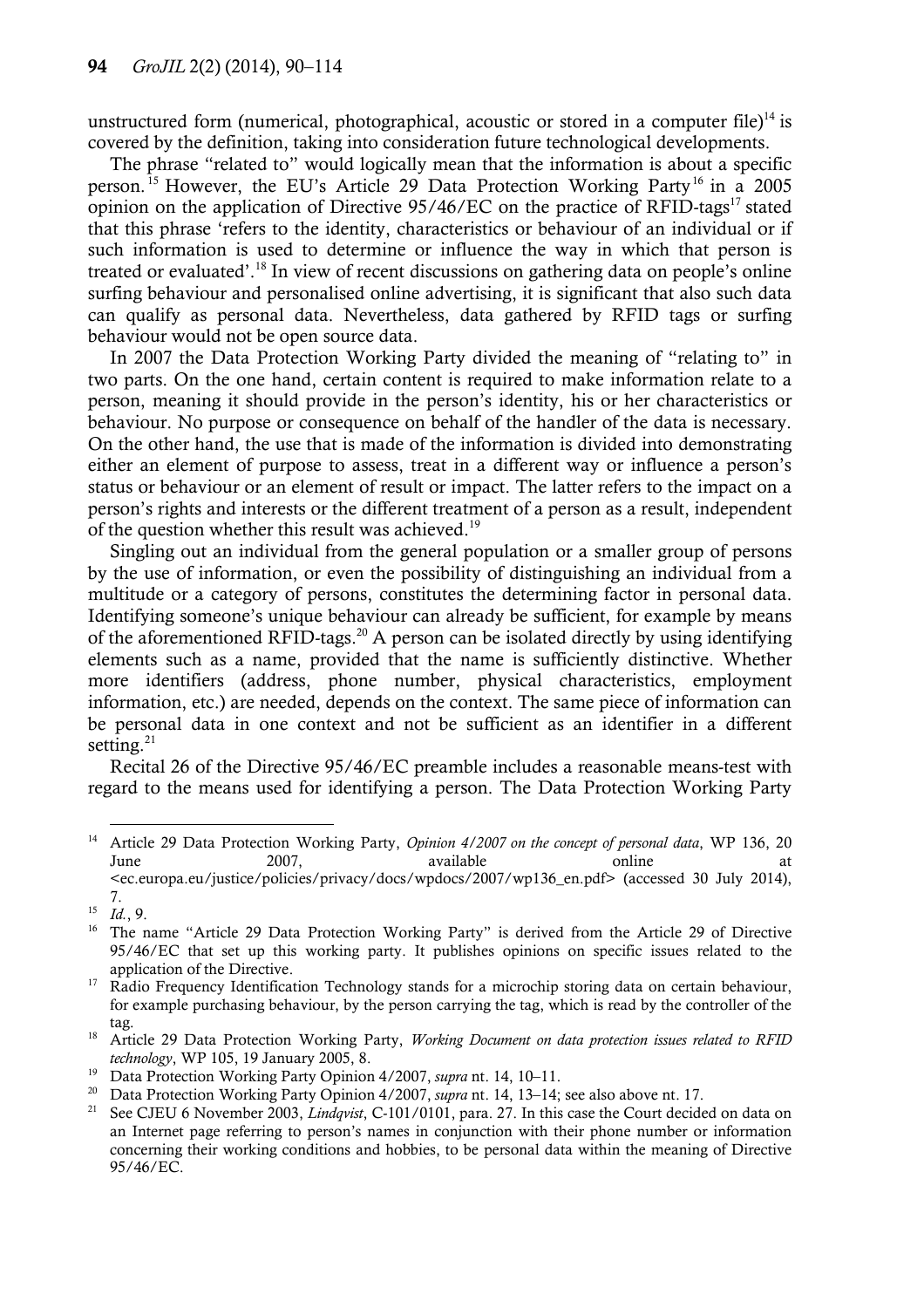added the criteria of cost<sup>22</sup> of conducting the identification, the intended purpose, the way the processing is structured, the advantage expected by the controller, the interests at stake for the individuals, the risk of organisational dysfunctions and technical failures.<sup>23</sup> All means that are likely reasonably used by the handler of the data to identify the person concerned should be considered by the judge deciding upon a case-by-case-basis. The phrase "likely reasonably" causes confusion as to its exact meaning, in particular by joining such element of probability with the element of difficulty.<sup>24</sup> The fact that the handler of the information would be capable of identifying a person does not necessarily mean that he will in fact put this into practice. However, this would not cause the data to lose their quality of personal data.<sup>25</sup>

During the negotiations on the reform of the data protection legal framework in the EU, the concept of singling out was added to the text of the preamble in the amendments made by the European Parliament.<sup>26</sup> This was not a new notion as the Data Protection Working Party already used it in its 2007 opinion on the concept of personal data.<sup>27</sup> Data that can lead to the singling out of a person from a group of persons thus needs to be so specific—depending on the size of the group<sup>28</sup>—that only one individual can be isolated from the rest of the group.

### **II.2. Open Source Data**

Open source data or open data do not have an official definition that is laid down in any legal instrument. Many documents use the term without defining it, yet limited sources have included their own definition.<sup>29</sup> The common characteristic of the definitions lies in the information being publicly available. When data are closed off from the general public, they can clearly not be considered open source data. When a fee is required to obtain the data, can they still be considered open source? And does it include information on social media profiles that are not public but still open to thousands of users? Where do we draw the line?

<sup>&</sup>lt;sup>22</sup> The Article 29 Data Protection Working Party explicitly mentions the costs as a criterion for concluding on the identification (even though it states it is not the only factor). In 1997 the Council of Europe no longer included costs as a reliable criterion due to developments in computer technology. See Council of Europe, Committee of Ministers, *Recommendation No. R(97)5 on the protection of medical data*, 13 February 1997, available conline at the state of the state at the state at  $\alpha$ <wcd.coe.int/com.instranet.InstraServlet?command=com.instranet.CmdBlobGet&InstranetImage=56 4487&SecMode=1&DocId=560582&Usage=2> (accessed 30 July 2014).

<sup>23</sup> Data Protection Working Party Opinion 4/2007, *supra* nt. 14, 15.

<sup>24</sup> Bygrave, L. A., *Data protection law. Approaching its rationale, logic and limits*, Kluwer law International, The Hague, 2002, 44.

<sup>25</sup> *Ibid*.

<sup>&</sup>lt;sup>26</sup> European Parliament legislative resolution of 12 March 2014 on the proposal for a regulation of the European Parliament and of the Council on the protection of individuals with regard to the processing of personal data and on the free movement of such data (General Data Protection Regulation) (COM(2012)0011 – C7-0025/2012 – 2012/0011(COD)), available online at <europarl.europa.eu/sides/getDoc.do?pubRef=-//EP//TEXT+TA+P7-TA-2014-

<sup>0212+0+</sup>DOC+XML+V0//EN> (accessed 3 November 2014), Amendment 66.

<sup>27</sup> Data Protection Working Party Opinion 4/2007, *supra* nt. 14, 13.

<sup>&</sup>lt;sup>28</sup> For example when data refers to a dark haired woman in her thirties living in New York, the group of people will be too large to identify this individual. When the data are more specific and refer to a dark haired woman in her thirties living in New York and teaching English literature at University X in Manhattan, New York City, this would single out a specific individual.

<sup>29</sup> See also Eijkman, Q. and Weggemans, D., "Open source intelligence and privacy dilemmas", *Security and Human Rights*, No. 4, 2012, 286-287.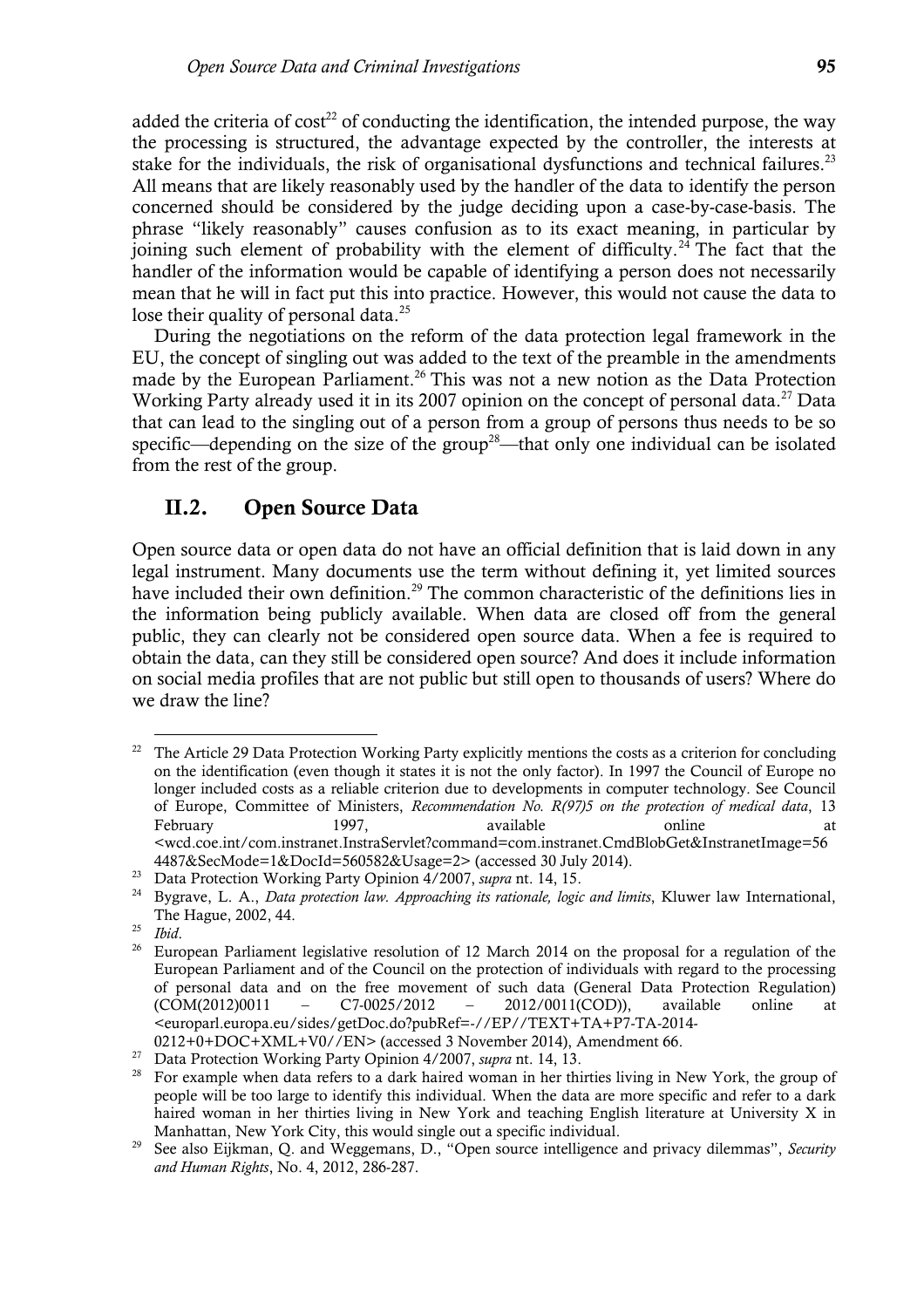Open source data is not a new concept as such, demonstrated by the references in guidelines and manuals for intelligence services. Nevertheless, the boom of social media and other sources on the Internet have given it a new dimension by flooding the pool of existing open source data. That does not mean that open source data need to be digital. Even if the majority of open source data today will be found in digital form, observations, photographs or paper publications may just as well be open and publicly available data. The CoE Convention on Cybercrime uses the term open source data, but only indirectly refers to it as publicly available data without giving a definition.<sup>30</sup> With due care not to confuse information and intelligence notions, it is still useful to examine the definitions used in the area of (criminal as well as military) intelligence because open source data are also for intelligence services a necessary source, possibly even a starting point.

The United Nations Office on Drugs and Crime (UNODC) describes open source data as information that is publicly available and adds that one of the main difficulties in working with this type of source is evaluation, as information available in the public domain can frequently be biased, inaccurate or sensationalised.<sup>31</sup> This definition is clearly accommodated towards criminal intelligence analysts and is much wider than information containing personal data. In its Open Source Intelligence Handbook, North Atlantic Treaty Organization (NATO) first separates open source intelligence from academic, business or journalistic research by highlighting that ''it represents the application of the proven process of national intelligence to a global diversity of sources, with the intent of producing tailored intelligence for the commander'.<sup>32</sup> The proven process of national intelligence logically refers to the analysing of information for military purposes. Nonetheless, NATO's discerning definitions of four types of information and intelligence are relevant in this discussion due to the elements of restriction of information for a specific person or group of persons on the one hand and the element of verification or accuracy on the other hand. According to NATO, open source information means that a form of processing has taken place from the raw open source data.<sup>33</sup> It refers to those data that can be put together, generally by an editorial process that provides some filtering and validation as well as presentation management. Open source information is thus generic information that is usually widely disseminated and includes newspapers, books, broadcast, and general daily reports. Open source intelligence refers to information that has been deliberately discovered, discriminated, distilled, and disseminated to a select audience in order to address a specific question. This type of information applies the proven process of intelligence to the broad diversity of open sources of information, and creates intelligence. A more advanced type of information is the validated open source intelligence. This is defined as information to which a very high degree of certainty can be attributed. It can be produced by an allsource intelligence professional, with access to classified intelligence sources. It can also

l <sup>30</sup> Council of Europe, *Explanatory Report to the Convention on Cybercrime*, ETS No. 185, 8 November 2001, available online at <conventions.coe.int/Treaty/en/Reports/Html/185.htm> (accessed 3 November 2014).

<sup>31</sup> United Nations Office on Drugs and Crime, *Criminal Intelligence - Manual for Analysts*, 2011, available online at at the cunodc.org/documents/organized-crime/Law-

Enforcement/Criminal\_Intelligence\_for\_Analysts.pdf> (accessed 20 July 2014), 12.<br>NATO, Open Source Intelligence Handbook, 2001, availabl <sup>32</sup> NATO, *Open Source Intelligence Handbook*, 2001, available online at <oss.net/dynamaster/file\_archive/030201/ca5fb66734f540fbb4f8f6ef759b258c/NATO%20OSINT%20 Handbook%20v1.2%20-%20Jan%202002.pdf> (accessed 20 July 2014), 1–3.

<sup>&</sup>lt;sup>33</sup> Open source data is defined as the raw print, broadcast, oral debriefing or other form of information from a primary source.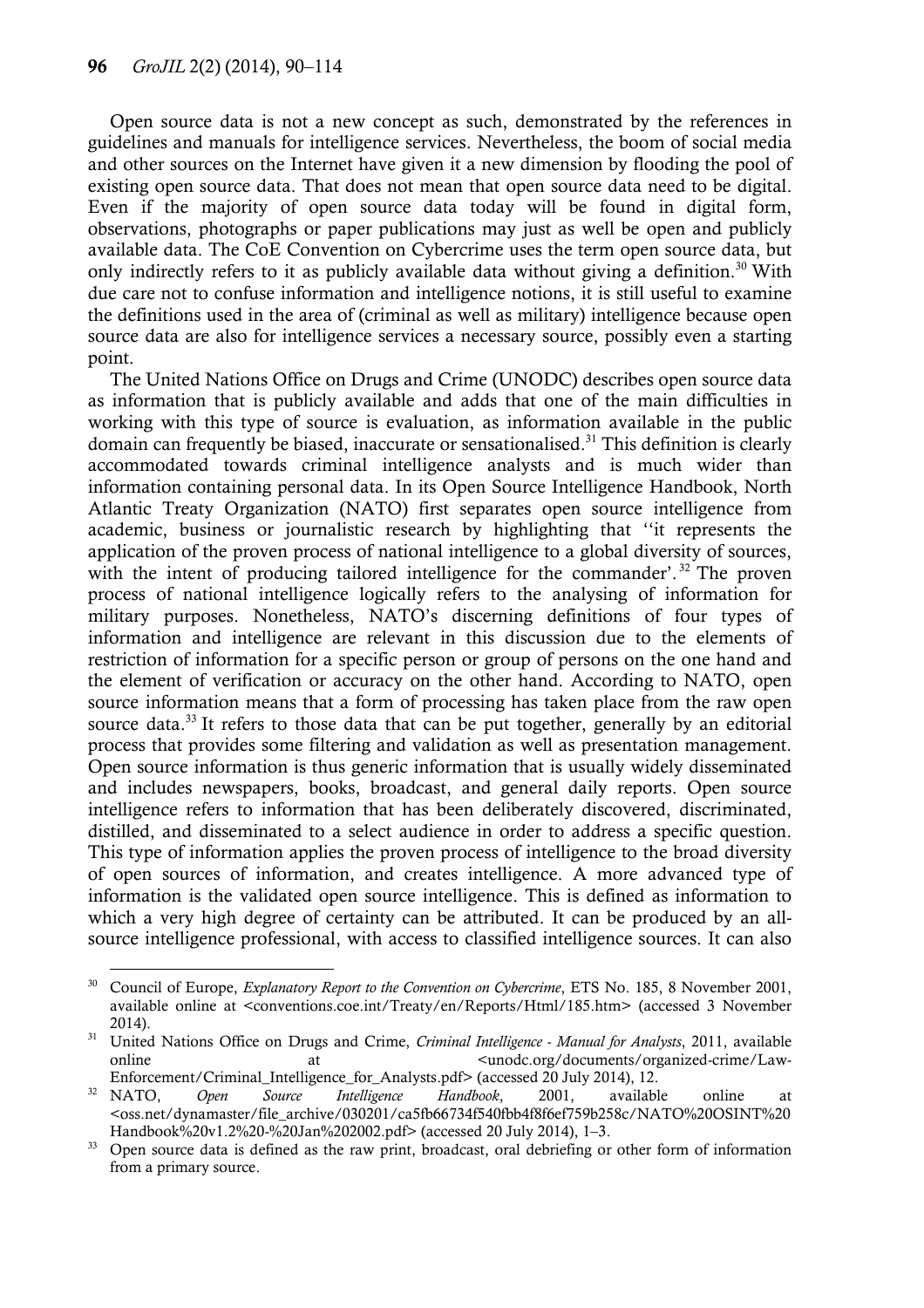come from an assured open source to which no question can be raised concerning its validity.<sup>34</sup> Open source data and open source information are thus in the NATO definitions meant for a wider audience and have been subject to a lower degree of scrutiny, while open source intelligence and validated open source intelligence are rather conclusions drawn from the data and information, the degree of accuracy and reliability is higher and it is meant for a restricted audience.

Open source data can be authored and developed by any person. In some cases the author or producer is unknown and the reliability or accuracy cannot possibly be verified, for example fake profiles on social media. In other cases, such as journalism, the author is known and the information has a high degree of reliability and accuracy. Still this is considered open source data.<sup>35</sup> It is thus not relevant for the description of open source data whether its reliability and accuracy has been checked.

The size of the audience to whom the data are available brings up the question of payment. Can data that is only available on payment be considered open source or not? It would not be realistic to limit the definition of open source data to freely available data as technically one would have to consider the cost of Internet connections even when newspapers or social media have freely accessible websites.<sup>36</sup> However, open source data can also exist in the offline world. For example, an expensive book or report can be publicly available, but due to its price, it is limited in accessibility. For this reason the element of payment should not be included in the definition of open source data, rather the aspect of availability to a wide or restricted public is significant. A restricted public is not the general population but a group of people that is separated from the general population based on one or more filtering conditions such as their professional occupation, their paid or unpaid subscription to a newspaper or their friendship with a person on a social media profile. The latter brings up a particular question regarding the threshold that is required. When the account holder of a Facebook profile that is not public posts information, one would tend to label this information as closed source data. However, if this Facebook user has over 5,000 friends, can we still rightfully speak of closed source data? In addition, every one of these friends can share the information with his or her friends creating a snowball effect and an uncontainable distribution of the information. The same goes for a newspaper that has thousands of paying subscribers who can spread information further. A solution could be to interpret the term "restricted public" as referring to the ability to specify the recipients of the data and to limit the dissemination of the information. This interpretation results in any information that is posted on a Facebook profile allowing the friends of the account holder to share, should be labelled as open source data. This does not mean that any person can do anything he or she wants with the data, for two reasons. First, the fact that such data are open source does not mean that they are reliable or accurate. Second, open source data can contain personal data. If this is the case they are protected by data protection regulations.

Developing a definition of open source data that is not exclusively meant for the field of criminal and military intelligence, it is clearer to describe what open source data are not rather than to describe what is covered by the term. Based on the analysis above,

<sup>34</sup> Explanatory Report to the Convention on Cybercrime, *supra* nt. 30.

<sup>&</sup>lt;sup>35</sup> See above, nt. 29.

<sup>&</sup>lt;sup>36</sup> Even in the description of personal data in 1997, the Council of Europe did not consider cost a reliable criterion due to the developments in computer technology. Council of Europe Committee of Ministers, *Recommendation No. R(97)5 on the protection of medical data*, 13 February 1997, available online at <wcd.coe.int/com.instranet.InstraServlet?command=com.instranet.CmdBlobGet&InstranetImage=56 4487&SecMode=1&DocId=560582&Usage=2> (accessed 30 July 2014).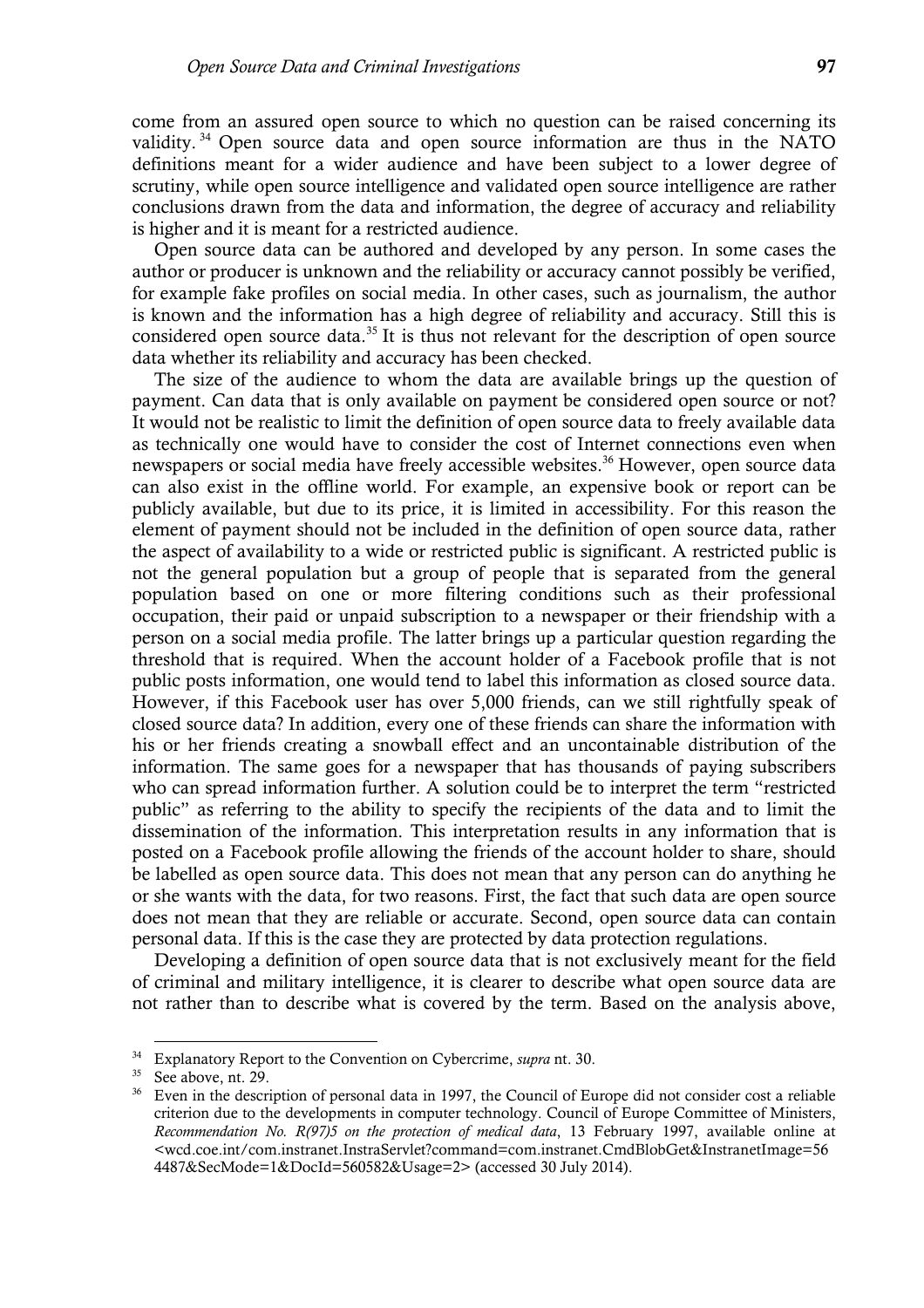open source data can be described as any information that is not restricted to a specified public and that is not necessarily reliable or accurate. Whether or not the information identifies or enables to identify an individual is not part of the definition since open source data can include both personal data and non-personal data.

# **III. Personal Data Protection**

When open source data contain personal data, they are protected by the traditional data protection standards. These are laid down in binding legal instruments. The data protection legal instrument that has the widest geographical scope and is also the oldest international convention on this matter is the 1981 CoE Data Protection Convention. Ratified by forty six states, the Convention has introduced the basic principles to be complied with when personal data are processed. Even though its scope is limited to automatic processing, many states have widened the scope of their implementing legislation to also include non-automatic data processing. In this part, the data protection standards are applied to the central theme of open source data including the particular challenges that this type of data can raise for data protection.

# **III.1. Data Protection Standards**

As the basic binding $37$  legal instrument, the Data Protection Convention sets out the five minimum requirements personal data should fulfil. Article 5 of the Convention was based on the text of two older CoE Resolutions<sup>38</sup> and distinguishes two groups of standards: quality standards for personal data on the one hand, and quality standards for the processing of personal data on the other hand. Both are divided into more detailed principles that will be dealt with here in line with the two fundamental legal standards presented by the CoE.<sup>39</sup> Besides the data subject giving his or her consent, derogations are allowed but only in accordance with Article 9 that is in turn based on the provisions of Article 8 ECHR. It should be pointed out that for the EU Member States, the standards of the Convention have been implemented and further specified in Directive 95/46/EC for commercial matters and in Framework Decision 2008 for criminal matters.

 $\overline{a}$  $37$  As non-binding instruments, the OECD Guidelines Governing the Protection of Privacy and Transborder Flows of Personal Data, C(80)58/Final, 23 September 1980 (OECD Guidelines) and the United Nations Guidelines concerning Computerized Personal Data Files, General Assembly, 14 December 1990, encompass the same basic principles, leaving room for national legislators to implement data protection rules based on these guidelines (UN Guidelines).

Resolution (73) 22 of the Committee of Ministers of 26 September 1973 on the Protection of the Privacy of Individuals vis-à-vis Electronic Data Banks in the Private Sector, available online at <wcd.coe.int/com.instranet.InstraServlet?command=com.instranet.CmdBlobGet&InstranetImage=58 9402&SecMode=1&DocId=646994&Usage=2> (accessed 21 September 2014); Resolution (74)29 of the Committee of Ministers of 20 September 1974 on the Protection of the Privacy of Individuals *vis-àvis* Electronic Data Banks in the Public Sector, available online at <wcd.coe.int/com.instranet.InstraServlet?command=com.instranet.CmdBlobGet&InstranetImage=59 0512&SecMode=1&DocId=649498&Usage=2> (accessed 21 September 2014). .

Explanatory Report of the Council of Europe Convention for the Protection of Individuals with Regards to the Automatic Processing of Personal Data, ETS no. 108, Section 40, available online at <conventions.coe.int/Treaty/EN/Reports/Html/108.htm> (accessed 27 September 2014).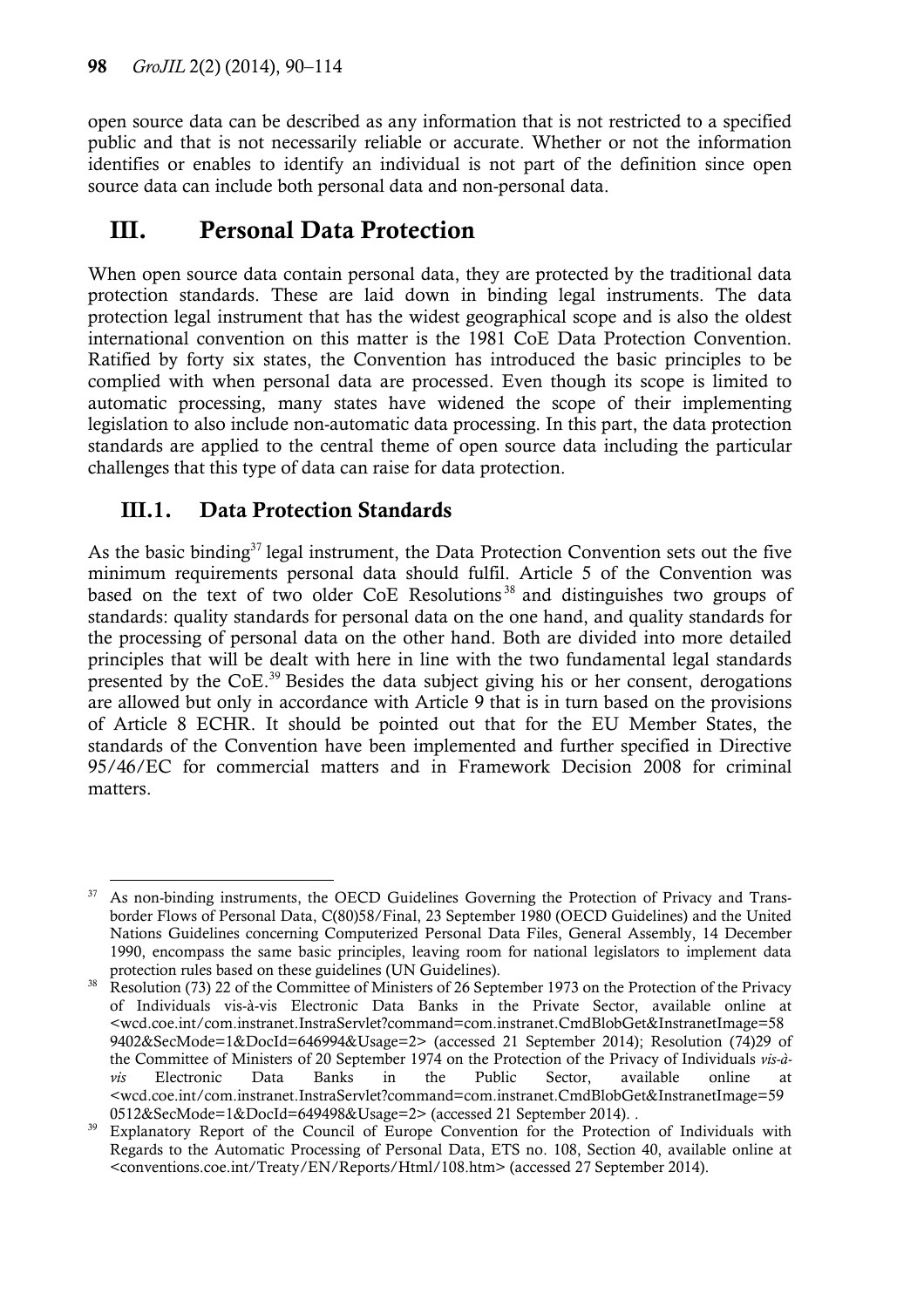#### **III.1.1. Quality Standards for Personal Data**

#### *III.1.1.1. Accuracy and Reliability*

Ensuring the accuracy of personal data that are processed and updating them whenever necessary is the first standard of data protection. In other words, this standard assures the correspondence of the data to the reality they refer to, such as a person's name and address, employment status, health data, etc. The Data Protection Convention provides the data subject (the person who is identified by the data) with the right to have data corrected or erased if they do not comply with this standard. This implies notification to the data subject of the fact data were gathered and the purpose thereof, unless the individual already has this information or unless other exceptions apply such as the prevailing interests of an ongoing investigation.

As additional protection, Directive 95/46/EC assigns the data controller as the responsible party for ensuring the accuracy of the data as well as updates. $40$  The data controller is the natural or legal person, public authority, agency or any other body which alone or jointly with others determines the purposes and means of the processing of personal data.<sup>41</sup> The frequency of updates is not regulated. Although United Nations (UN) Guidelines recommend updates to be held regularly or when the data contained in a file are used,  $42$  the Convention and the Directive limit updating data to "where necessary". <sup>43</sup> The Organisation for Economic Co-operation and Development Guidelines mention that data quality standards are not intended to be more far-reaching than is necessary for the purposes for which the data are used.<sup>44</sup> For example, data processed for historical or statistical purposes do not necessarily need updating.

In accordance with the definition of open source data developed in this contribution, they are not necessarily accurate or reliable. When open source data contain data that identify or enable to identify an individual however, they should also be updated or corrected when necessary. Considering the possibly wide and uncontainable distribution of open source data, updating and correcting can only be done at the source, whether this is an update on a social media page or a newspaper publishing an erratum. Logically, the data subject can enforce his or her right to correct or erase false personal data that are open source.

Article 6, Section 1(d) and Section 2, Directive 95/46/EC of the European Parliament and of the Council of 24 October 1995 on the protection of individuals with regard to the processing of personal data and on the free movement of such data, available online at <eurlex.europa.eu/LexUriServ/LexUriServ.do?uri=CELEX:31995L0046:en:HTML> (accessed 27 September 2014).

<sup>41</sup> *Id.*, Article 2(d).

<sup>&</sup>lt;sup>42</sup> Article A.2, GA Resolution 45/95 (68th plenary meeting) A/RES/45/95 14, December 1990.

<sup>&</sup>lt;sup>43</sup> Article 5(d) CoE Data Protection Convention; Article 6(1)(d) Data Protection Directive 95/46/EC.

<sup>&</sup>lt;sup>44</sup> Article 53, OECD Guidelines on the Protection of Privacy and Transborder Flows of Personal Data, available at the set of the set of the set of the set of the set of the set of the set of the set of the set o <oecd.org/internet/ieconomy/oecdguidelinesontheprotectionofprivacyandtransborderflowsofpersonal data.htm> (accessed 27 September 2014).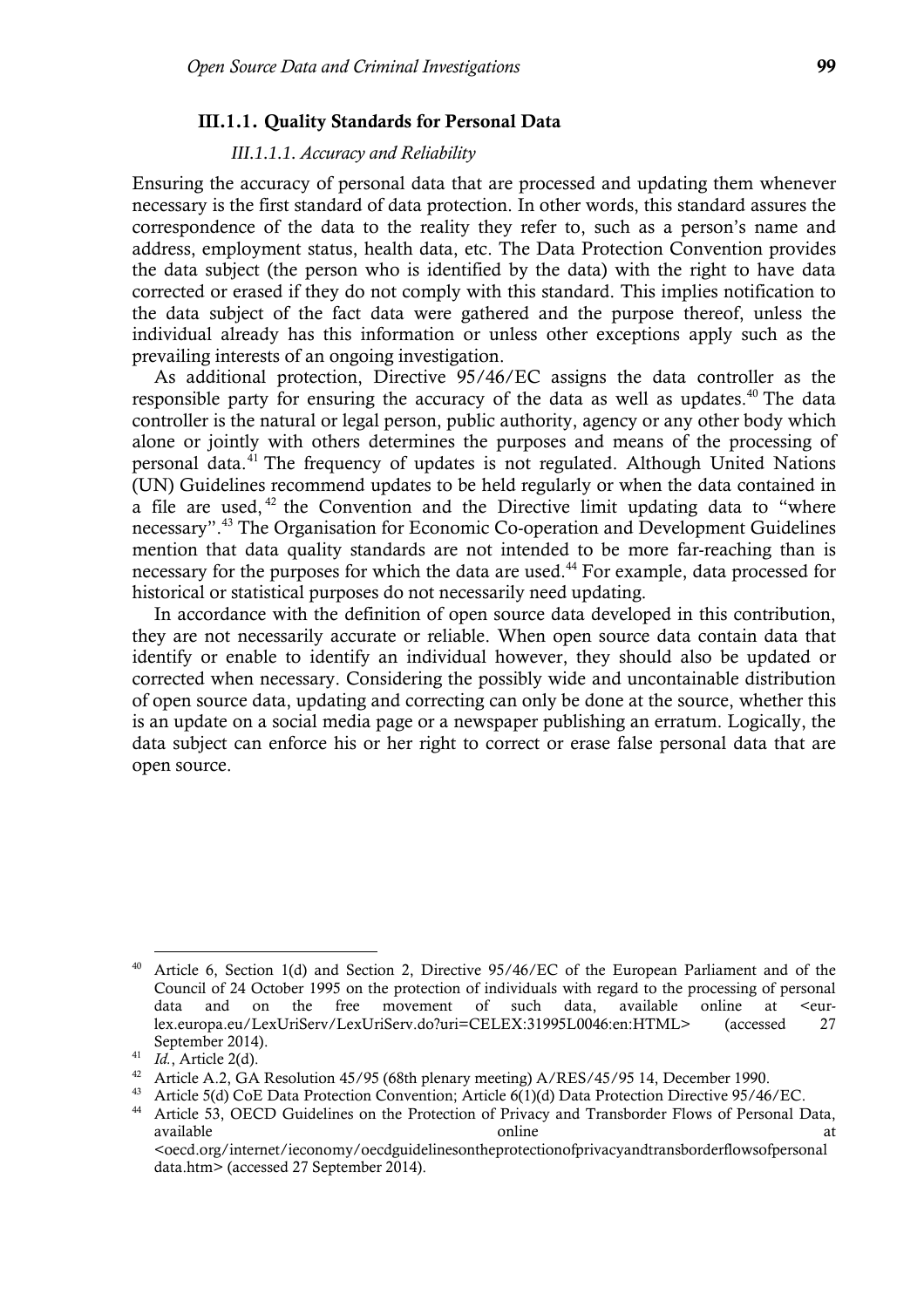#### *III.1.1.2. Adequate, Relevant and Proportionate Personal Data*

Personal data should be adequate, relevant and not excessive in relation to the purposes they are gathered and processed for. The Data Protection Convention <sup>45</sup> and the Directive<sup>46</sup> provide for a qualitative and a quantitative condition;<sup>47</sup> no personal data should be collected and stored in view of a potential future use, without having an exact view on the purpose it would be used for.<sup>48</sup> This was one of the reasons why on 8 April 2014 the CJEU annulled the controversial Directive 2006/24/EC (Data Retention Directive) obliging telecommunication providers to store personal data for periods of time up to two years in case they may be needed in a future criminal investigation or prosecution.<sup>49</sup>

A qualitative connection should exist between the personal data and the purpose. If there is no direct nexus—for example the same result can be achieved by other less intrusive means<sup>50</sup>—the data are not adequate or relevant in relation to the purpose. No personal data can be processed for undefined purposes, $51$  a specified purpose should be provided as well as a direct link between purpose and data. Respecting the proportionality rule means that the data controller should determine and distinguish the minimum amount of personal data needed in order to successfully accomplish a specific purpose and limit its processing to these data.<sup>52</sup> Blanket data collection or fishing expeditions<sup>53</sup> are not in line with the data protection standards.<sup>54</sup>

The purpose for the processing of personal data included in open source data could be journalistic purposes or academic research. Determining whether personal data are in such cases adequate, relevant and not excessive can be challenging. The recent case before the Court of Justice on the debated and often misunderstood catchphrase 'the right to be forgotten' demonstrates how difficult the adequacy and relevance of personal data in open source situations can be. For this reason a separate part of this contribution is dedicated to an analysis of the Court of Justice ruling of spring 2014.

<sup>45</sup> Article 5(c), CoE Data Protection Convention.

<sup>46</sup> Article 6, Section 1(c), Data Protection Directive 95/46/EC.

<sup>&</sup>lt;sup>47</sup> Also the non-binding UN Guidelines, Section A.3 and OECD Guidelines, para. 53 provide in this rule.

<sup>&</sup>lt;sup>48</sup> This should be distinguished from the case in which data are gathered and kept for a particular foreseeable emergency which may never occur, for example, where an employer holds details of blood groups of employees engaged in hazardous occupations. Information Commissioner, Data Protection Act 1998, Legal Guidance, 1998, 37.

<sup>49</sup> European Court of Justice (ECJ), 13 May 2014, *Google Spain SL, Google Inc. v. Agencia Española de Protección de Datos (AEPD), Mario Costeja González*, C-131/12.

<sup>&</sup>lt;sup>50</sup> For example the Belgian Privacy Commission did not authorise the National Organization for the Identification and Registration of Dogs access to the national register of inhabitants based on the lack of proportionality, since in case a dog owner should be contacted, local or federal police authorities can be involved in order to find the owner's contact data. Belgian Privacy Commission, Advise no. 38/2001, 8 October 2001.

<sup>51</sup> *Open Source Intelligence Handbook, supra* nt. 32, 41.

<sup>&</sup>lt;sup>52</sup> Information Commissioner, Data Protection Act 1998, Legal Guidance, 1998, 36.

<sup>&</sup>lt;sup>53</sup> Fishing expeditions refer to random and untargeted searches in a large collection of data in an attempt to find relevant information.

<sup>54</sup> See Committee of Ministers, Resolution (1973) 22, Article 21, in which adopting a rule that would 'halt unbridled hoarding of data' is recommended.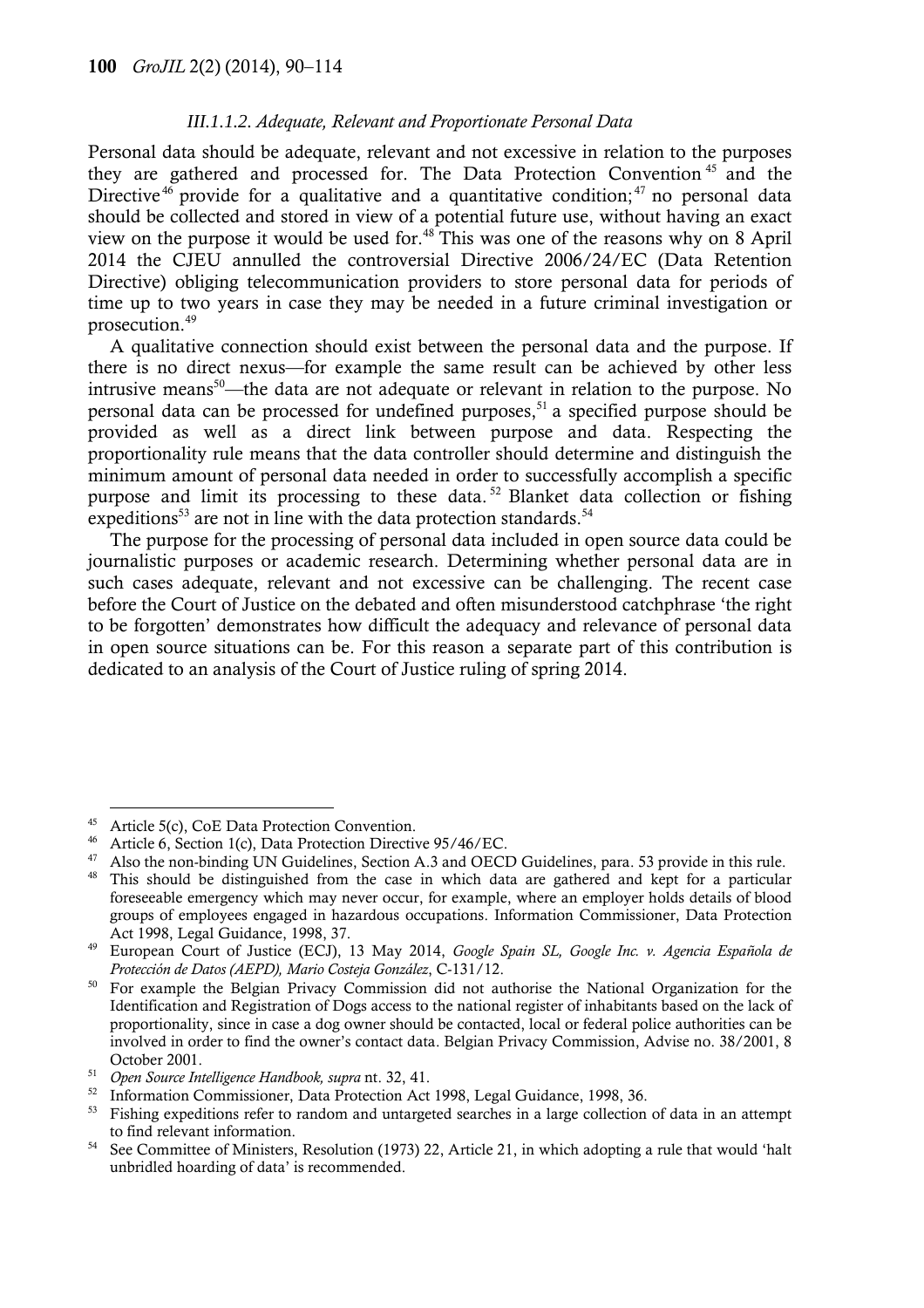#### *III.1.1.3. No Such Thing as a Right to Be Forgotten*

The so-called right to be forgotten became a catchphrase in 2012 with the launch of the EU data protection legal framework reform. The term however is fundamentally incorrect. There is no such thing as a right to be forgotten and there never will be as long as the individual human memory and the collective memory cannot be physically tampered with.<sup>55</sup> What exists in accordance with applicable data protection rules is a right to have personal data corrected, updated or deleted when necessary. This is nothing new as this right has been in existence since the aforementioned data quality standards were laid down in the 1981 Data Protection Convention.

On 13 May 2014 the Court of Justice ruled on a preliminary question brought before it by the Spanish Audiencia Nacional. The Court decided that the world's most popular search engine Google is responsible for removing links to personal data that are no longer relevant to the purpose they were processed for. Data subject in the case is Costeja González, a Spanish citizen who had social security debts in the late nineties. The recovery of these debts led to a real-estate auction that was in accordance with an order by the Ministry of Labour and Social Affairs announced in newspaper La Vanguardia with the purpose to give the auction maximum publicity and attract as many bidders as possible. In 1998, not every newspaper had an online version as is the case today. Also, La Vanguardia has in the meantime made its publication and archive available online, including the announcement mentioning Costeja González. When he realised the open source availability of this information after a Google search on his name, he submitted complaints with the Spanish data protection authority against the newspaper and against Google. According to the data protection authority, the publication by La Vanguardia was legally justified because of the order by the Ministry of Labour and Social Affairs. As a result, this complaint was rejected. The complaint against Google and the request that Google remove the links to the published personal data was brought before a national judge, who sent a request for a preliminary ruling to the Court of Justice. Contrary to what the Advocate General to the Court of Justice concluded, the Court first of all considered Google a data controller for the activity consisting in finding information published or placed on the Internet by third parties, indexing it automatically, storing it temporarily and, finally, making it available to Internet users according to a particular order of preference. Secondly, the Court considered the search engine also responsible for removing the links making the information concerning Costeja González available on the Internet.

The personal data as such are not contested in this case as they are not incorrect. Nevertheless, according to Costeja González an announcement for a real-estate auction held in 1998, published for the purpose of ensuring a higher amount of bidders has lost all relevance two decades later. Because personal data should be relevant for the purpose they were processed for, and should not be stored in a database longer than is necessary for that purpose, thus far the Court of Justice's ruling is acceptable. Holding Google responsible for the fact that this announcement is still available today however is focusing on the wrong target. Google only makes information that already exists searchable and creates an index of search results; it did not create the data, nor was Google the source of the information as such. Requiring Google to remove the links is not the correct issue to

<sup>55</sup> See also De Hert, P. and Papakonstantinou, V., "How the European Google Decision May Have Nothing To Do With a Right to Be Forgotten", *Privacy Perspectives*, International Association of Privacy Professionals, 19 June 2014, available online at <privacyassociation.org/news/a/how-the-europeangoogle-decision-may-have-nothing-to-do-with-a-right-to-be> (accessed 27 September 2014).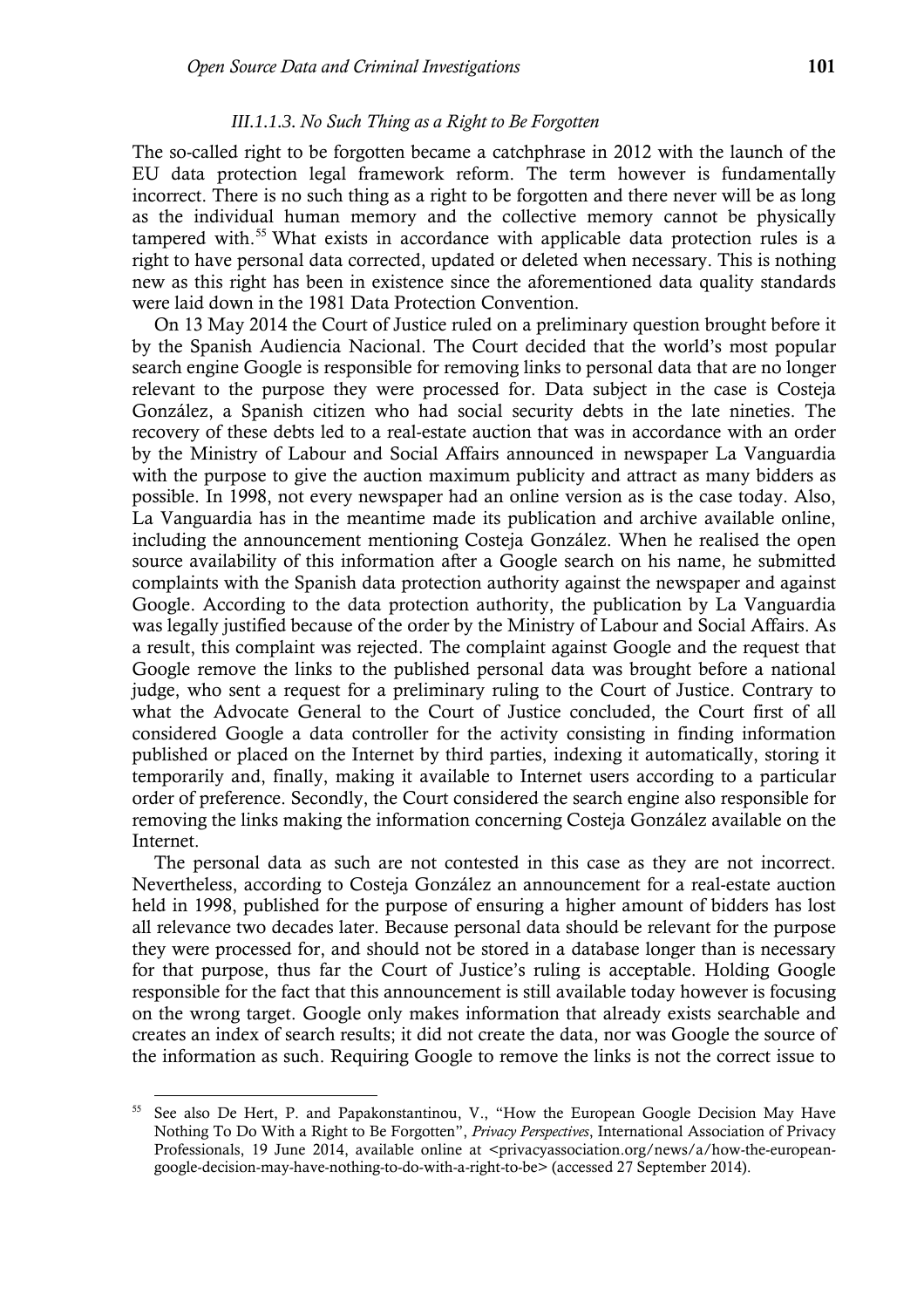$\overline{a}$ 

address from a data protection point of view. Even after removal of the link, the information is still available on the La Vanguardia website. Many countries have legal provisions on the publication of certain announcements or judgments that entered into force before the development of the Internet. In the meantime, the concept of publication has evolved. It now also includes online publication, making newspapers available on a wider scale and for a possibly indefinite period of time. The real issue here is the fact that the personal data are still present on the La Vanguardia website two decades after it was legal and necessary to publish it for a particular real-estate auction. The correct target is therefore the national Spanish law and its data retention provisions, not Google. The Court of Justice was logically limited by the scope of the request for a preliminary ruling but could have at least ruled that Google was not responsible for removing the links in question.

Besides the described data protection issue in this case, it is also dangerous to put a private company in a position to decide whether or not the link to certain information is relevant. A search engine's interests are of a commercial nature and do not encompass the rights of the data subject. This is a task for a data protection authority or a judge, not a private company. Moreover, Google is now overwhelmed with over 90,000 requests for the removal of links since the Court of Justice ruling.<sup>56</sup> The company has even reinstalled links to newspaper articles from the Guardian after the British newspaper protested their removal.<sup>57</sup> This shows the difficulties for a private company to be in such a position and the inevitable tension with the freedom of information.

### **III.1.2. Quality Standards for the Processing of Personal Data**

Personal data should be obtained and processed fairly and lawfully. This data protection rule means that gathering personal data, and as a possible result infringing upon a person's right to a private life, can only be done when this encompasses lawfully derogating from Article 8 ECHR. In other words, the gathering of personal data must be laid down in law, it should have a legitimate aim and it should be necessary in the interest of protecting state security, public safety, the monetary interests of the state or the suppression of criminal offences or in the interests of protecting the data subject or the rights and freedoms of others. Two principles complete the quality standards for data processing: the purpose limitation principle and the data retention principle.

<sup>56</sup> Schechner, S., "Google Grants Majority of 'Right to Be Forgotten' Requests", *The Wall Street Journal*, 24 July 2014, available online at <online.wsj.com/Articles/google-grants-more-than-half-of-right-to-beforgotten-requests-processed-so-far-1406223241?mod=yahoo\_hs> (accessed 27 September 2014).

<sup>57</sup> Lee, D., "Google reinstates 'forgotten' links after pressure", *BBC News*, 4 July 2014, available online at <bbc.com/news/technology-28157607> (accessed 27 September 2014).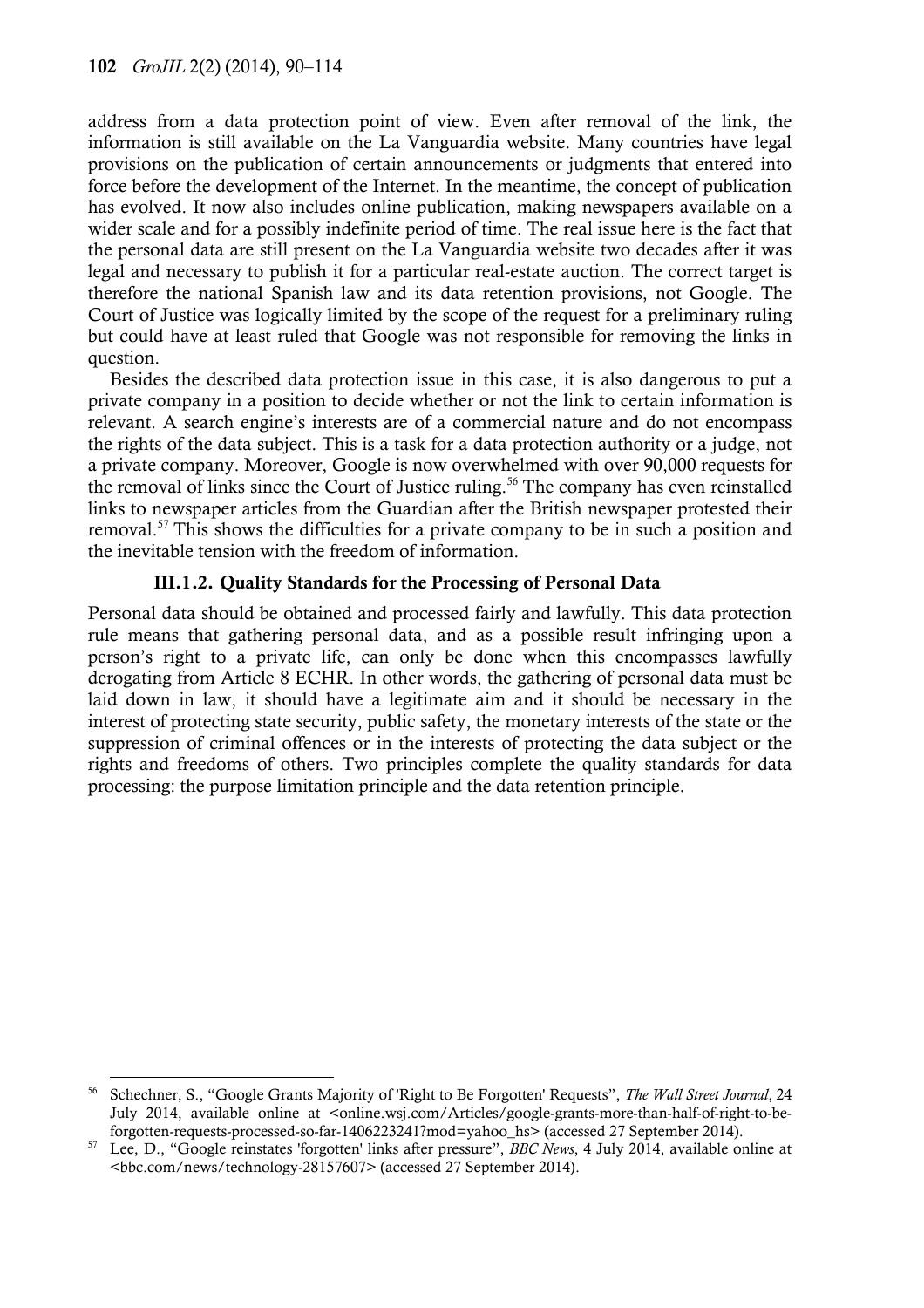#### *III.1.2.1. Purpose Limitation*

In the aforementioned 1973 Resolution of the CoE, purpose limitation first made its introduction when the need was felt to control the use made of information stored in electronic databanks.<sup>58</sup> The purpose limitation principle means that personal data should be stored for specified and legitimate purposes only and should not be used in a way that is incompatible with those purposes. In other words, the purpose for which personal data may be processed is either the original purpose they were collected for or a purpose that is compatible therewith. What exactly constitutes a compatible purpose is not defined by the Data Protection Convention or its explanatory report. It was not until 2013 that the EU Data Protection Working Party published an opinion on what should be understood by the term "compatible purpose". <sup>59</sup> Rather than offering a strict definition of compatibility, which would be too stringent, the Working Party listed key indicators to be considered when assessing compatibility. These are the relationship between the purposes for which the data have been collected and the purposes of further processing, the context in which the data have been collected and the reasonable expectations of the data subjects as to their further use, the nature of the data and the impact of the further processing on the data subjects and the safeguards applied by the controller to ensure fair processing and to prevent any undue impact on the data subjects. Since this is an opinion, it is not legally binding. Nevertheless, it offers guidance to data controllers, data protection authorities or judges deciding on the matter.

In this respect, Article 8, paragraph 2 ECHR should be referred to, since every interference with the right to privacy should be legal and necessary in the interests of a legitimate aim. Even with the difference between the right to privacy and the processing of personal data described above, derogating from both is governed by the same restrictions as Article 9 of the Data Protection Convention is modelled on the provisions of Article 8, paragraph 2 ECHR. Lawfully derogating from the data protection standards will be discussed in the next sub-section of this paper.

#### *III.1.2.2. Purpose Limitation and Open Source Data*

The significance of purpose limitation for open source data lies in the fact that the public availability of open source data raises the risk of processing for incompatible purposes. Any personal data that can be drawn from an open source, such as statements or pictures, posted on a public social media profile can be misused for other purposes.<sup>60</sup>

 $\overline{a}$ <sup>58</sup> Committee of Ministers, Resolution (73)22 on the Protection of the Privacy of Individuals *vis-à-vis* Electronic Data Banks in the Private Sector, 26 September 1973. In addition a similar Resolution was adopted on the protection of privacy of individuals *vis-à-vis* electronic data banks in the public sector, Committee of Ministers, Resolution (74)29 on the Protection of the Privacy of Individuals *vis-à-vis* Electronic Data Banks in the Public Sector, 20 September 1974. The Explanatory Report to Resolution (73)22 demonstrates the fear of data abuse: 'There is a certain risk that the user of a data bank, in order to pay off the cost of storing data, might try to find new applications for which the data in his possession could be used. If such applications were to go beyond the original purposes for which the information had been compiled, a violation of the right of the persons concerned to privacy might ensue.'

<sup>59</sup> Article 29 Data Protection Working Party, Opinion 03/2013 on purpose limitation, 2 April 2013, 23– 27, available online at <ec.europa.eu/justice/data-protection/article-29/documentation/opinionrecommendation/files/2013/wp203\_en.pdf> (accessed 27 September 2014).

<sup>&</sup>lt;sup>60</sup> This does not mean that a data protection infringement is the only possibly intrusion, (criminal) offences such as defamation and slander could occur or intellectual property rights could be disrespected. These, however, reach outside the scope of this contribution.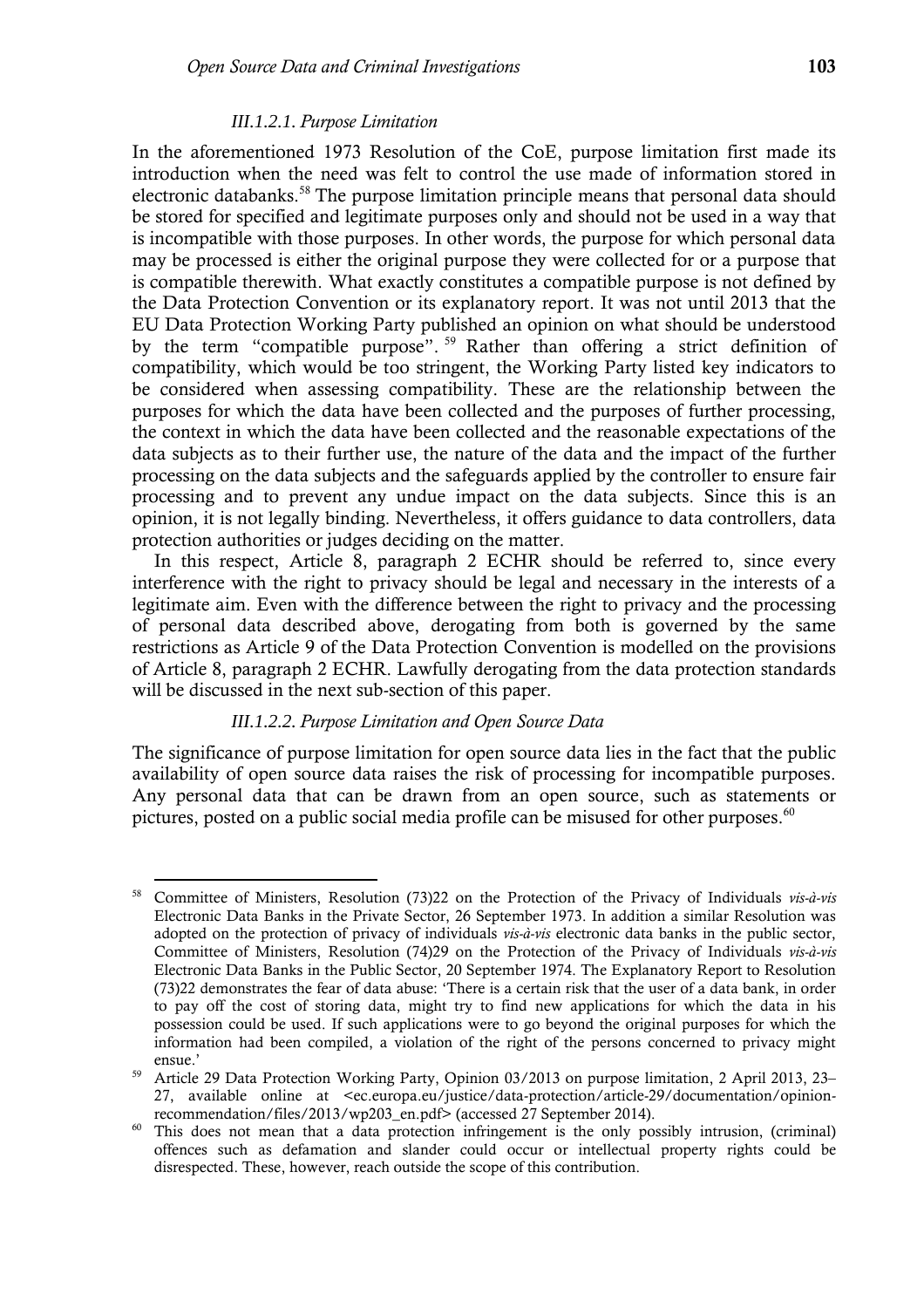The first question is what the original purpose of the open source data is. In some cases such as academic research or journalism this can be clear, in the case of social media the purpose for publishing personal data can range from holiday pictures to wedding announcements, informing people of a new phone number or simply chatting. The bottom line is communication. Perhaps one could even consider social media as a purpose in itself combining the communication element with the element of spreading information on oneself to a limited group of persons or to the general public.<sup>61</sup> An example of misusing open source data could be the public posting of a birth announcement—including the address of the new parents—on a social media page that is followed by an insurance company sending the parents folders for life insurance.

This seems similar to behavioural advertising but the difference is that the latter uses cookies or similar devices installing software on Internet users' computers to track their surfing behaviour, enabling them to show users personalised ads on specific webpages. The EU Data Protection Working Party has argued that the use of such identifiers enabling the creation of very detailed user profiles can in most cases be considered personal data processing, so users' prior consent for installing cookies is required.<sup>62</sup> This does not concern open source data since the surfing behaviour can only be tracked by specific software that is connected to companies' websites; thus the data that are gathered are restricted to a specified public.

When personal data on social media are publicly available, often the perception is that these may be used for any other purpose by anyone. Nonetheless, traditional data protection laws still apply and besides the described compatible purposes, such personal data, may only be used when the legality and necessity requirements are fulfilled. A typical example is a criminal investigation. The riots in several London neighbourhoods in 2011 led not only to the arrests of those inciting the looters on Facebook and Twitter, but also those who had unwisely posted pictures of themselves on social media with stolen goods. In the next part of this contribution, the use of open source data for criminal investigations and prosecutions will be discussed further.

#### *III.1.2.3. Retention of Personal Data*

Even if personal data are adequate, relevant and not excessive at the moment of their collection, after a certain amount of time these data could be no longer adequate and relevant in relation to the purpose they were gathered for. This was the case in the recent ruling by the Court of Justice against Google (see above).

The longer personal data are stored for, the higher the risk of intentional or unintentional misuse becomes.<sup>63</sup> The data retention principle specifies that personal data can be saved in databases for as long as is required for the purpose they are stored for. After this period of time has passed, the data can still be retained but need to be separated from the identifying factor, removing the quality of personal data. This separation does not need to be permanent, it is sufficient that the identification of the person concerned cannot be done easily.<sup>64</sup>

l

<sup>61</sup> Oxford Dictionary defines social media as websites and applications that enable users to create and share content or to participate in social networking.

<sup>&</sup>lt;sup>62</sup> Article 29 Data Protection Working Party, Opinion 2/2010 on online behavioural advertising, 22 June 2010, 2010, 2010, 2010, 2010, 2010, 2010, 2010, 2010, 2010, 2010, 2010, 2011, 2012 <ec.europa.eu/justice/policies/privacy/docs/wpdocs/2010/wp171\_en.pdf>.

<sup>63</sup> Committee of Ministers, Resolution (73)22 on the Protection of the Privacy of Individuals *vis-à-vis* Electronic Data Banks in the Private Sector, 26 September 1973, paras. 23–25.

<sup>64</sup> *Open Source Intelligence Handbook, supra* nt. 32, 42.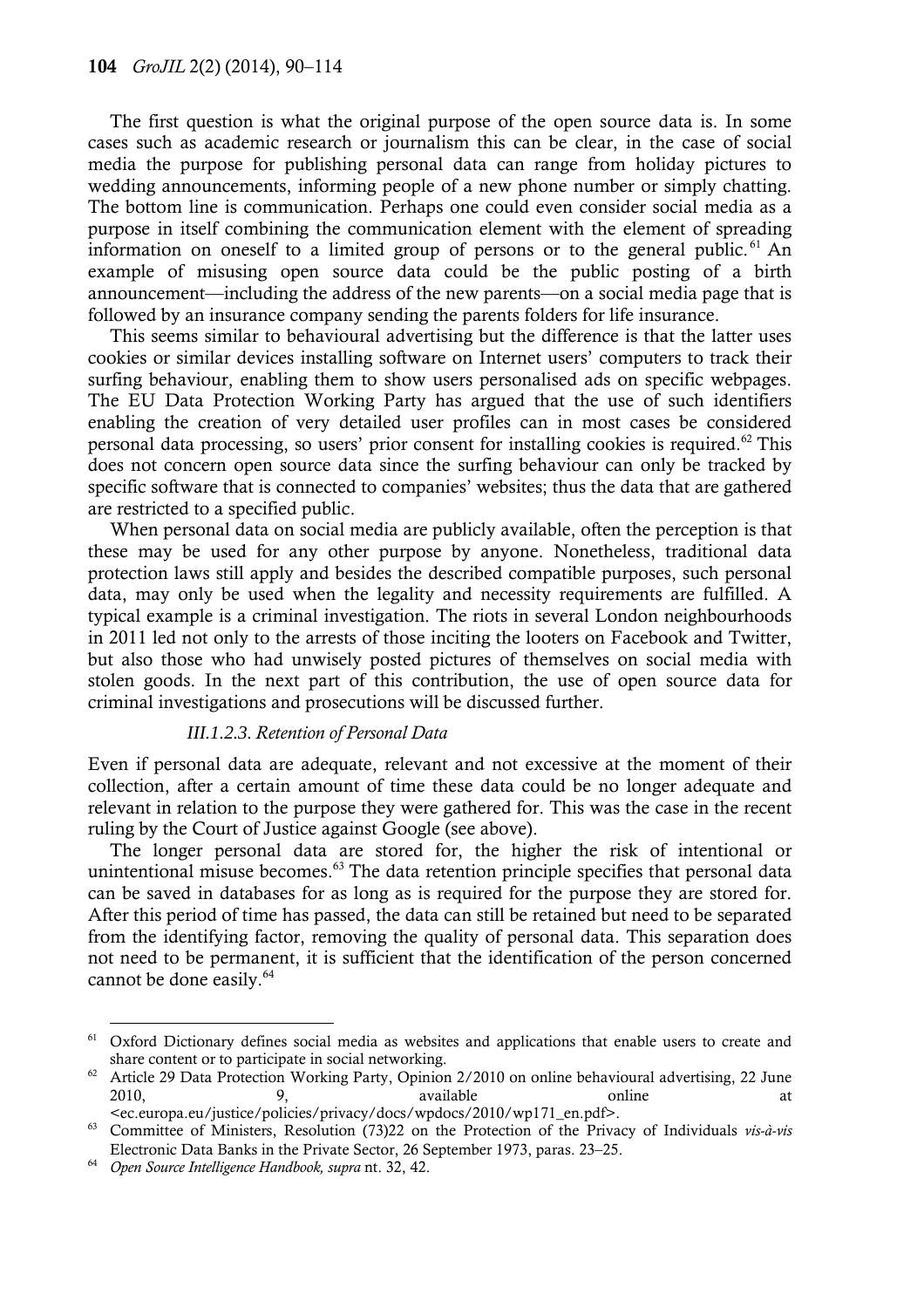Derogating from the data retention principle is lawful under the same conditions as explained above. In other words, personal data can be stored for longer than necessary, but this must be laid down in law and it needs to be necessary in the interests of protecting state security, public safety, the monetary interests of the state or the suppression of criminal offences or in the interest of protecting the data subject or the rights and freedoms of others. Before declaring the Data Retention Directive invalid, the Court of Justice confirmed that the fight against serious crime is indeed of the utmost importance in order to ensure public security. However, according to the Court such an objective of general interest cannot in itself justify a retention measure such as that established by the contested Directive being considered to be necessary for the purpose of that fight. In addition, the Court criticised the text of the Directive since it covers, in a generalised manner, all persons and all means of electronic communication as well as all traffic data without any differentiation, limitation or exception being made in the light of the objective of fighting against serious crime. The Directive applies even to persons for whom there is no evidence capable of suggesting that their conduct might have a direct or remote link with serious crime. It does not provide for any exception, meaning that it applies even to persons whose communications are subject, according to rules of national law, to the obligation of professional secrecy. Therefore, the Directive does not limit the processing of personal data to what is strictly necessary.<sup>65</sup>

#### *III.1.2.4. Data Retention and Open Source Data*

A significant issue with open source data and data retention is the lack of control. The availability of the data gives them a perceived outlaw-status. Without the data subject's knowledge, data identifying him or her can be copied and stored on servers, computers or portable devices where they may remain stored for very long periods of time and may or may not impact the data subject's life at a much later stage, as was the case in the aforementioned judgment against Google. Similar issues rise with public pictures or statements on social media that can be easily found online by potential employers negatively influencing their image of the data subject. For the reasons set out above, search engine operators should not be made responsible for providing links to open source data that are online.

In case a data subject would want to file a complaint against such retention and misuse of personal data, it is thus not the search engine but the website keeping the personal data in their databases that should be the target.

### **III.2. Derogating from Data Protection Standards**

The lawful ways of derogating from the data protection standards have been briefly touched upon above. Not being able to derogate from these standards would hinder many forms of data processing that have legitimate aims and are necessary for the functioning of a democratic society, such as the prevention, investigation and prosecution of criminal offences. When open source data that contain or consist of personal data are processed outside the scope of the data protection standards, the processing should fulfil the requirements of legality and necessity.

Typically it is the necessity requirement that causes most difficulties in practice. The requirement of necessity was introduced in order not to give a state too much leeway and to identify a pressing social need. Still it encompasses a range of interests—fundamental

<sup>65</sup> ECJ, 8 April 2014, *Digital Rights Ireland and Seitlinger and Others*, C 293/12 and C 594/12, 51–58.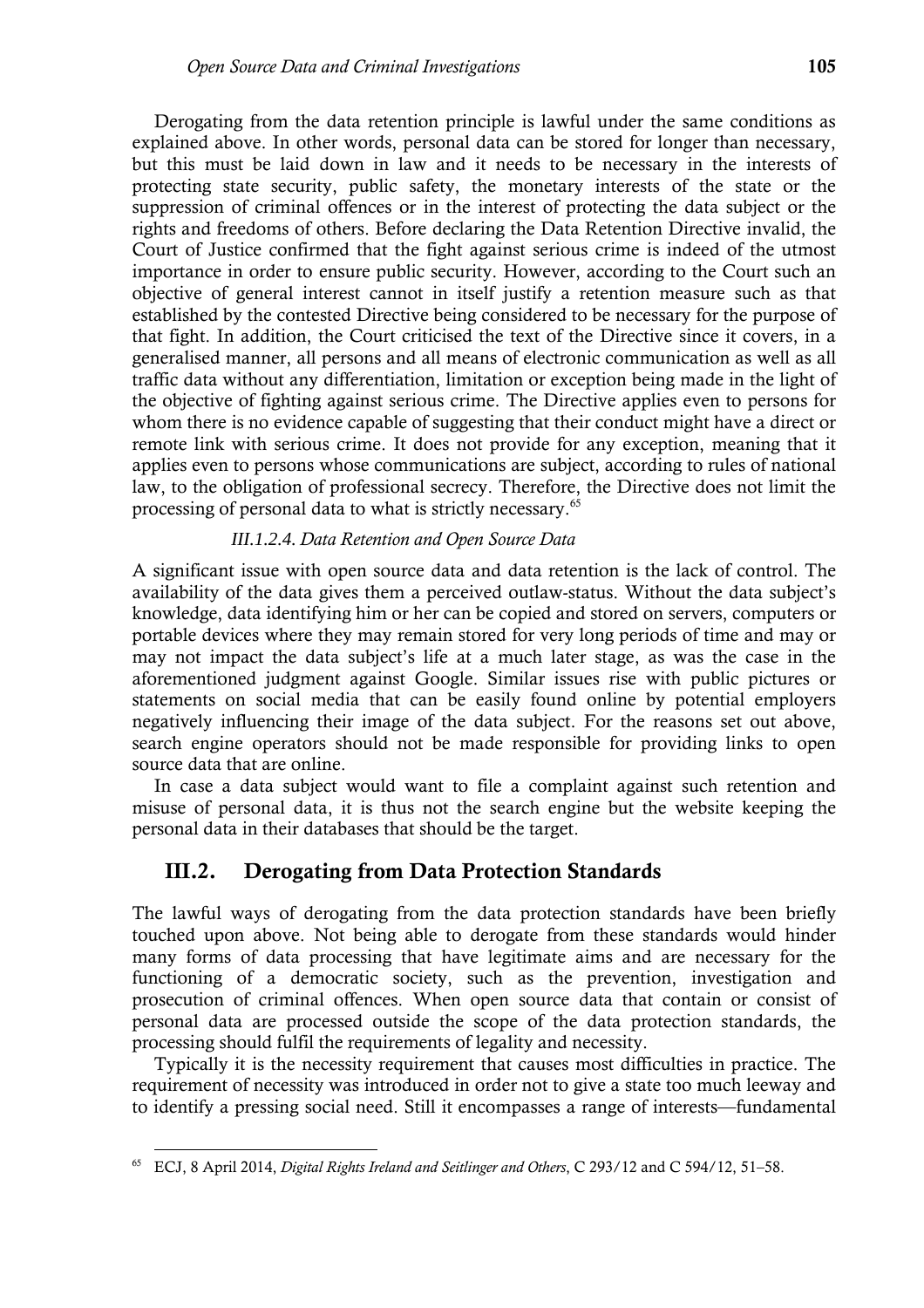values in a democratic society—that could make derogating from the standards necessary.<sup>66</sup> The protection of state security refers to internal and external threats, making it legal to violate privacy rights—for example by conducting a telephone tap—in the context of an investigation against an attack on state institutions but also the gathering of intelligence. This derogation could therefore be used for allowing the use made of personal data by security services provided there is a nexus with a specific investigation. The monetary interests of the state refer to tax collection requirements and exchange control.<sup>67</sup> It does not entirely cover the economic well-being of the state, which was the wording used in Article 8, paragraph 2 ECHR. It covers however a specific part of it, namely all means of financing a state's policies. It is important—especially for the next part of this contribution—which the suppression of criminal offences does not require a criminal charge has been made against the individual involved. Where Article 8, paragraph 2 ECHR provides an exception for the prevention of disorder or crime, it encompasses a wider range of acts than merely investigation and prosecution of a criminal offence.

In its jurisprudence the European Court of Human Rights (ECtHR) has added three conditions: infringements of the right to a private life should also be precise, foreseeable and proportionate.<sup>68</sup> This means that every time an individual's right to a private life is restricted, the restriction should be counterbalanced by the assurance that it is legal and necessary for fulfilling a legitimate aim. Besides the fact that the legal provisions describing the allowed infringement should be precise enough, the individual should be able to predict from the relevant law in which cases his or her personal data could be collected and processed and these provisions should be precise and foreseeable in order for the individual to regulate his or her conduct accordingly.

Derogating from the right to a private life by processing personal data needs to be proportionate to the legitimate aim that is pursued. Proportionality is thus a requirement for the data itself as well as for the processing of the data. On the one hand, the personal data gathered by means of infringing upon an individual's privacy should not be excessive in quantity in relation to the objective to be served, for example the annulment of the Data Retention Directive was besides the potential use also based on the massive and undiscriminating retention of data. On the other hand, regardless the amount of data gathered, in cases where the same result could have been accomplished with actions that are less privacy-intrusive the proportionality requirement is not fulfilled.

The foreseeability aspect relates to the clarity of the legal provisions on processing of personal data as exceptions to the right to a private life. National data protection laws should be sufficiently clear in defining what constitutes a compatible purpose due to the interference with an individual's private life that the use of personal data entails. It is, however, not enough to simply provide in sufficiently clear laws. The EU Data Protection Working Party stated that in practice, laws should not only mention the final objectives of the legislative measure and designate the controller of the processing. They should also specifically describe the objectives of the relevant data processing, the

 $\overline{a}$ <sup>66</sup> CoE Data Protection Convention, *supra* nt. 2, paras. 55–56.

 $^{67}$  *Id.*, para. 57.

<sup>68</sup> European Data Protection Supervisor, Third Opinion 27 April 2007 on the Proposal for a Council Framework Decision on the Protection of Personal Data processed in the Framework of Police and Judicial Cooperation in Criminal Matters, *O.J.* C139, 23 June 2007, 5, available online at <secure.edps.europa.eu/EDPSWEB/webdav/shared/Documents/Consultation/Opinions/2007/07- 04-27\_3dpillar\_3\_EN.pdf> (accessed 27 September 2014); ECtHR, 2 August 1984, *Malone v. UK*, 8691/79, paras. 67–68; and ECtHR, 4 May 2000, *Rotaru v. Romania*, 28341/95, para. 55.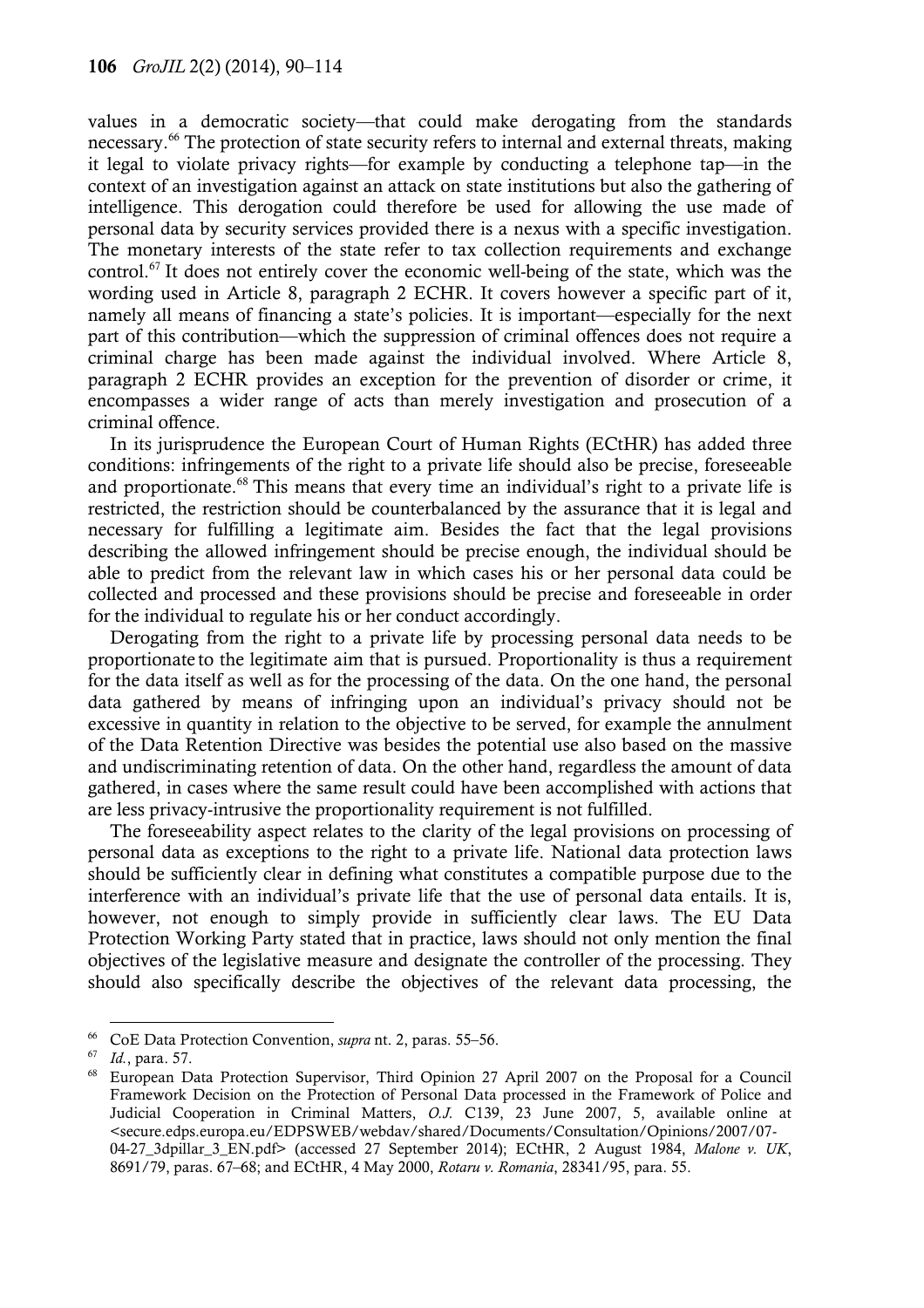categories of personal data to be processed, the specific purposes and means of processing, the categories of persons authorised to process the data, the procedure to be followed for the processing, and the safeguards against any arbitrary interference by public authorities.<sup>69</sup>

Derogating from the rule of purpose limitation or from the data retention principle can only be foreseeable if it is formulated with sufficient precision to enable any individual – if need be with appropriate advice – to regulate his or her conduct. The individual should be able to predict the consequences of certain behaviour to a reasonable degree. However, the consequences should not be foreseeable with absolute certainty.<sup>70</sup> This requirement implies a responsibility on behalf of a state's legislator to design clear-cut and transparent provisions when enacting measures that interfere with individuals' right to a private life. In the judgment annulling the Data Retention Directive the Court of Justice criticised the EU legislator for not limiting data retention to what is strictly necessary. On EU level objective criteria should have been formulated, according to which the national legislators could limit the periods of data retention as well as the access rights to the databases.

# **IV. Evidence in Criminal Investigations**

Open source data can and will be often used as evidence in criminal investigations. Based on their impact on the human rights of the individual(s) concerned—suspect, victims, witnesses, etc.—and on the society or community in which a criminal offence has been committed, criminal investigations and prosecutions are regulated by a special set of rights. The information that is used to investigate the offence and to establish the truth will also contain personal data, whose processing is regulated by the data protection standards discussed above. Open source data can equally be included in criminal investigations and prosecutions, triggering separate issues. In this section, these issues are identified after introducing the correct terminology and the rights to be considered.

## **IV.1. Information, Intelligence and Evidence**

Before engaging in a discussion on investigations into criminal offences and the evidence used in criminal proceedings, it is important to understand the difference between the terms "information", "intelligence" and "evidence". Similar to NATO's explanation (see above), the UNODC explained the relevant terminology and stated that information is raw data of any type, whilst intelligence is data that has been worked on, given added value or significance. Information is evaluated through a process of considering it with regard to its context through its source and reliability.<sup>71</sup> This could, for example, include the combining of information with other information, the "connecting the dots" process.

Obviously information can consist of open source data. By interpreting open source data and giving them meaning, intelligence can be obtained. This is not yet evidence. Evidence is information and intelligence that is used to establish proof of one of more criminal offences. Which evidence is admissible and how evidence can be presented is

<sup>69</sup> See above nt. 22, 38.

<sup>70</sup> ECtHR, 16 February 2000, *Amman v. Switzerland*, 27798/95, para. 56; ECtHR, 26 April 1979, *The Sunday Times v. United Kingdom*, 6538/74, para. 49.

<sup>71</sup> United Nations Office on Drugs and Crime, *Criminal Intelligence – Manual for Analysts*, 2011, 1-2, available online at  $\langle$ unodc.org/documents/organized-crime/Law-Enforcement/Criminal Intelligence for Analysts.pdf> (accessed 20 July 2014).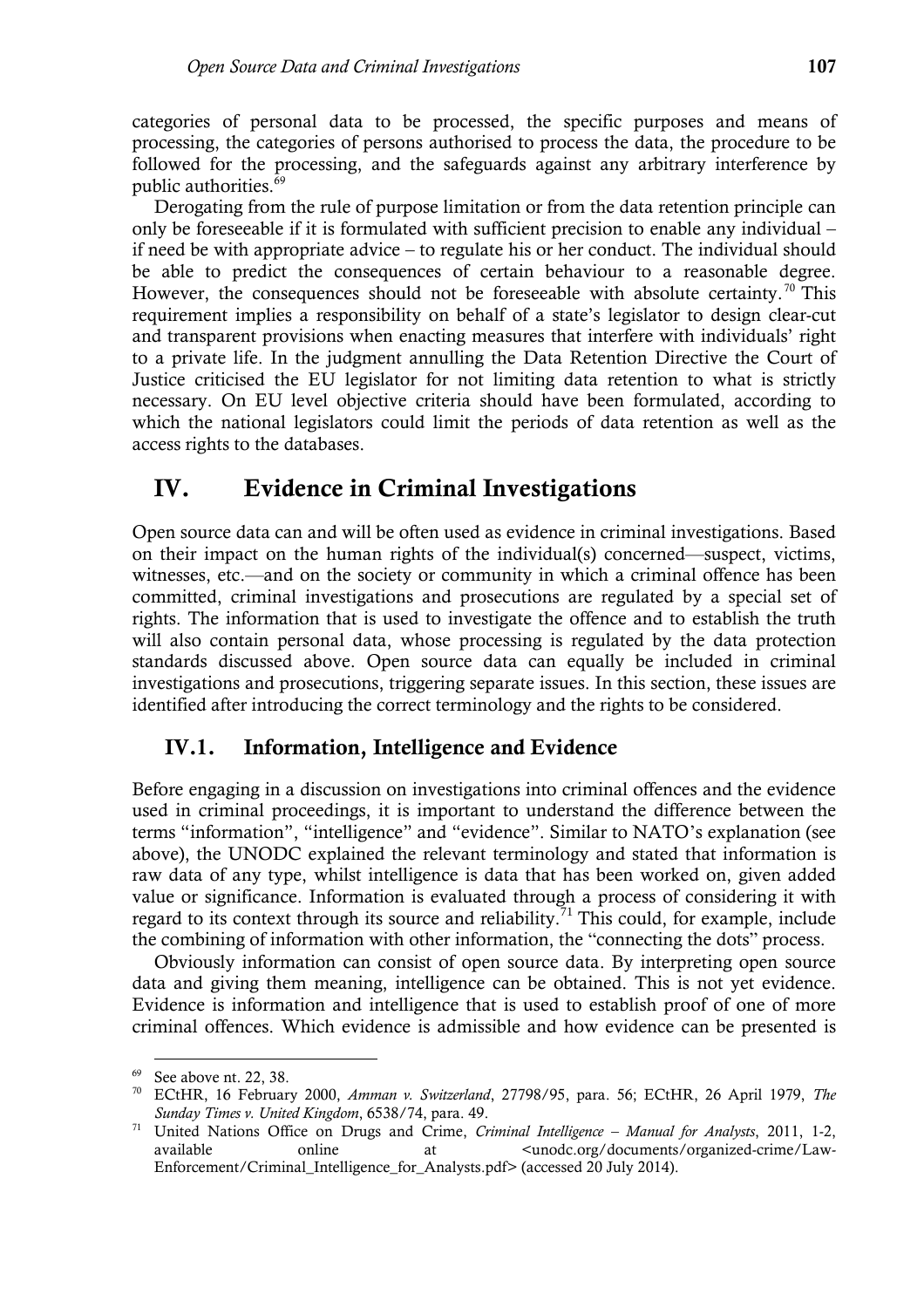regulated by national laws. In principle there is no objection for open source data not to become evidence in criminal proceedings when they are relevant for the case and they are admissible as evidence. However, when open source data consist of personal data, then data protection standards should be complied with. Stating that police can use the information on a public social network profile without any restriction is thus incorrect.<sup>72</sup>

Besides the described data protection standards, another set of rights should be respected once a criminal charge is made: the so-called fair trial rights of Article 6 ECHR. In this context it is relevant to highlight the relationship between Article 6 and Article 8 ECHR. The latter describes the right to a private life, which is not identical to the right to data protection. At the present time only the EU has adopted a genuine right to data protection, in the Charter on Fundamental Rights and Freedoms. In the jurisprudence of the ECtHR however, the right to private life has been used to protect personal data as well. Therefore it is relevant to include the tension between Article 6 and Article 8 ECHR in this discussion.

# **IV.2. Fair Trial Rights**

Article 6 ECHR is often referred to as the fair trial right, since it encompasses inter alia the requirement of an independent and impartial tribunal; the presumption of innocence and the right to a confrontation of witnesses. These rights should protect the defendant from arbitrariness or prejudgment in the course of the proceedings. Article 6 is applicable in civil as well as in criminal proceedings. However, when criminal proceedings are concerned, it is only applicable after a criminal charge has been made. In *Deweer v. Belgium*, the ECtHR determined this moment by means of the official notification of the allegation that the individual concerned has committed a criminal offence or an implication thereof has been given.<sup>73</sup> Whether or not a charge was criminal—and not administrative—was interpreted in further case-law. For a criminal charge it is necessary that the relevant national provisions belong to the criminal law of a state, disciplinary law or both, and when the nature of the offence and the severity of the penalty are considered to be criminal. $74$ 

Gathering information and intelligence is for a large part done before a criminal charge is made; usually it is needed in order to make a criminal charge. This would mean that the evidence derived from this information and intelligence would fall outside the scope of Article 6. With regard to the proactive use of special investigative techniques to collect information, the CoE has adopted specific recommendations.<sup>75</sup> Special

l <sup>72</sup> Voigt, S., Jansen, N. and Hinz, O., "Law Enforcement  $2.0$  – The Potential and the (Legal) Restrictions of Facebook Data for Police Tracing and Investigation", *European Conference on Information Systems 2013 Completed Research,* 2013, available online at <staff.science.uu.nl/~Vlaan107/ecis/files/ECIS2013- 0141-paper.pdf> (accessed on 25 July 2014).

<sup>73</sup> ECtHR, 27 February 1980, *Deweer v. Belgium*, 6903/75, para. 46.

<sup>74</sup> ECtHR, 8 June 1976, *Engel and others v. the Netherlands*, 5100/71, 5101/71, 5102/71, 5354/72, 5370/72, para. 82; ECtHR, 21 February 1984, *Öztürk v. Germany*, 8544/79, paras. 55–56.

<sup>75</sup> Council of Europe, *Guidelines on Human Rights and the Fight against Terrorism*, 11 July 2002, available online at  $\leq$ umn.edu/humanrts/instree/HR%20and%20the%20fight%20against%20terrorism.pdf> (accessed 1 October 2014); Council of Europe, *Recommendation Rec(2005)9 to member states on the protection of witnesses and collaborators of justice*, 20 April 2005, available online at <wcd.coe.int/ViewDoc.jsp?id=849237&Site=COE> (accessed 1 October 2014); Council of Europe, Recommendation Rec(2005)10 to Member States on special investigation techniques in relation to serious crimes including acts of terrorism, 20 April 2005, available online at <wcd.coe.int/ViewDoc.jsp?id=849269> (accessed 1 October 2014).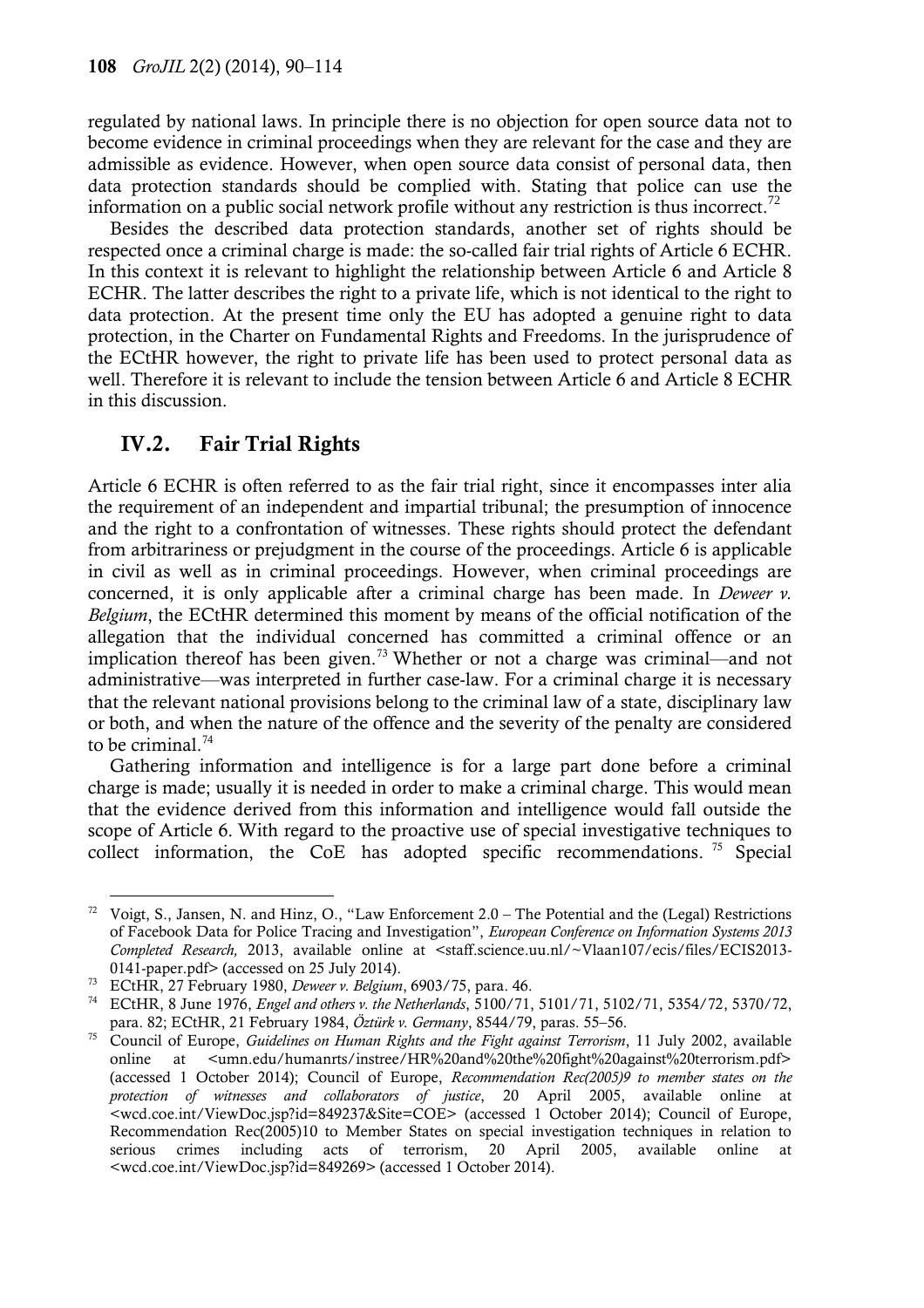investigative techniques will not be needed when open source data are concerned. The question remains whether open source data that consist of personal data and have been collected before a criminal charge was made, can be used as evidence in criminal proceedings.

### **IV.3. Gap between Article 6 and Article 8 ECHR**

Article 8 ECHR prohibits unnecessary interference with an individual's private life. It can be derogated from, provided that this is laid down in clear-cut and accessible legislation and provided it is necessary in the interests of preventing disorder or crime. Accurate information should be provided to the competent authorities that violation of a person's right to a private life is in fact genuinely preventing disorder or crime.<sup>76</sup> When it is clear to public authorities that there is little or no risk of disorder or crime occurring, they should refrain from interfering in a person's private life.<sup>77</sup>

Even though it was pointed out before that in the ECtHR jurisprudence Article 8 ECHR is used to protect personal data, it can still only serve as a basic rule and not as a detailed set of provisions for protecting personal data that are gathered for the purpose of prevention, investigation, prosecution and punishment of criminal offences. Article 6 ECHR in its turn protects the individual against whom a criminal charge was made but does not foresee in specific rights protecting the individual's private life or personal data.

The ECtHR has ruled more than once on the effect of a violation of Article 8 on the trial. In *Schenk v. Switzerland* and *Teixeira de Castro v. Portugal*, the Court considered it not necessary to discuss Article 8 after deciding on Article 6. In the first case no breach of Article 6 was detected due to the disputed recording of a private telephone conversation not being the only evidence.<sup>78</sup> In the Teixeira de Castro case the use of evidence as a result of incitement by undercover agents meant a clear breach of the right to a fair trial, so the Court did not see a need to consider the complaint on a breach of Article 8 separately.<sup>79</sup> In the Khan case, however, the Court took a stand on the relationship between Article 6 and Article 8. It ruled that a fair trial had been provided to the applicant who received due opportunities for challenging the evidence, even after confirming a breach of Article 8 based on the use of unlawfully installed listening devices.<sup>80</sup> With this judgment the Court cut the link between Article 6 and 8. The ruling is inspired by the established ECtHR case law stating that the right to a fair trial is based on all circumstances of the case. The proceedings as a whole, including appeal and cassation, should be part of the assessment whether a fair trial has taken place or not.<sup>81</sup> Rules on the admissibility of evidence as such are not within the ECtHR's competence. However, the Court concluded that, as long as the defendant has been given the

 $\overline{a}$ <sup>76</sup> ECtHR, 6 June 2006, *Segerstedt-Wiberg and others v. Sweden*, 62332/00, paras. 89 and 92. See also ECtHR, 6 September 1978, *Klass and others v. Germany*, 5029/71, para. 48; ECtHR, 25 December 2011, *P.G. and J.H. v. The United Kingdom*, 44787/98, paras. 50–51; ECtHR, 28 April 2003, *Peck v. the United Kingdom*, 44647/98, para. 67.

<sup>&</sup>lt;sup>77</sup> For example, police officers should refrain from entering a person's private home in order to prevent crime or disorder when this is highly unlikely to occur due to the absence of the person who was considered to potentially cause a breach of the peace. See in that regard for example ECtHR, 23 September 1998, *McLeod v. United Kingdom*, 72/1997/856/1065, paras. 56–57.

<sup>78</sup> ECtHR, 12 July 1988, *Schenk v. Switzerland*, 10862/84, paras. 49 and 53.

<sup>79</sup> ECtHR, 9 June 1998, *Teixeira de Castro v. Portugal*, 44/1997/828/1034, paras. 39 and 43.

<sup>80</sup> ECtHR, 4 October 2000, *Khan v. United Kingdom*, 35394/97, paras. 38–40.

<sup>81</sup> ECtHR, 16 December 1992, *Edwards v. United Kingdom*, 13071/87, para. 39; ECtHR, 26 October 1984, *De Cubber v. Belgium*, 9186/80, para. 30.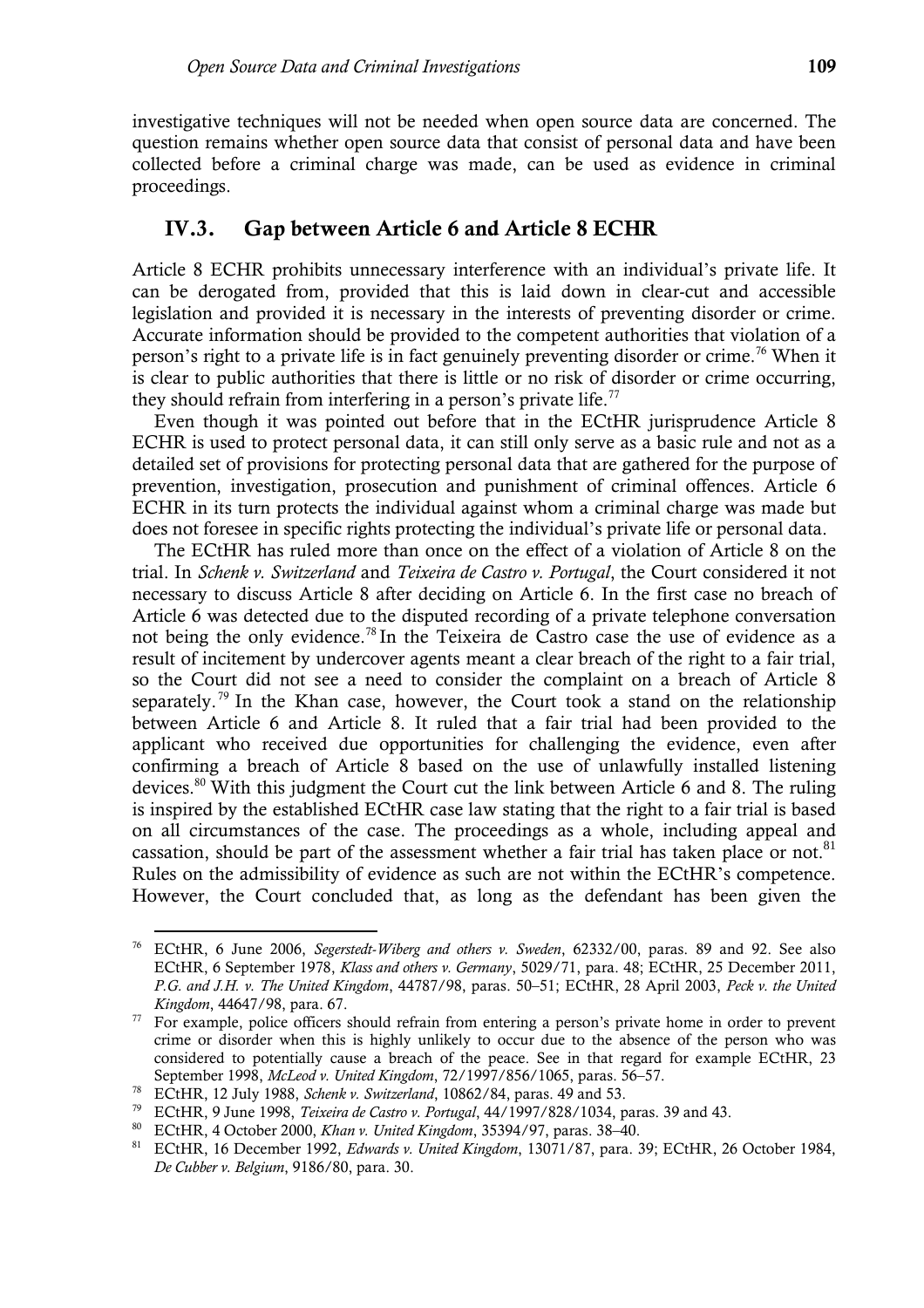opportunity to challenge the evidence brought against him and the evidence is reliable and not gathered by means of entrapment or inducement, encroaching on the right to a private life can still produce admissible evidence.<sup>82</sup>

Taking all circumstances of the case into account, three considerations should be made. First, the evidence resulting from the breach of privacy should not be the only evidence in the case. In practice, no prosecutor would take the risk basing a whole case on such evidence, especially if this evidence would be open source data. Open source data are not necessarily reliable or accurate and would therefore have to be accompanied by other evidence. Second, the nature of the violation of the right to a private life should be considered. Evidence resulting from entrapment or incitement cannot lead to a fair trial due to its effect on the reliability of the evidence. No entrapment or incitement will be needed to collect open source data. Uncertainty regarding their accuracy and reliability is inherently linked to the make-up of open source data. Third, the right to challenge the evidence means that the person concerned should be given the opportunity to object to the use of such data as evidence implying that he or she needs to be informed of the use of these data.

# **IV.4. Personal Open Source Data in Criminal Investigations**

### **IV.4.1. Accuracy and Reliability**

Since open source data can theoretically be produced and distributed by any person, their accuracy and reliability is difficult to verify. When using such data for an investigation into a criminal offence or an offender, sufficient care should be taken to check source and content of the data. Law enforcement and intelligence authorities have implemented systems for verifying such data. Already in 1987 the CoE recognised the importance of these issues for police authorities in Recommendation  $(87)15$ .  $83$  With this recommendation, a group of experts drafted a special set of data protection principles for the specific tasks of the police while at the same time adapting them to take account of particular requirements, notably in respect of the suppression of criminal offences.<sup>84</sup>

The explanatory text of the recommendation rightfully states that the retaining of personal data in a police file may lead to a permanent record and indiscriminate storage of data, which may prejudice the rights and freedoms of the individual. It is also in the interests of the police that it has only accurate and reliable data at its disposal for the performance of its tasks. For these reasons, these guidelines encourage the implementation of a system of data classification; suggest distinctions between corroborated data and uncorroborated data, including assessments of human behaviour; between facts and opinions; between reliable information (and the various shades thereof) and conjecture; between reasonable cause to believe that information is accurate,

 $\overline{a}$ <sup>82</sup> ECtHR, 4 October 2000, *Khan v. United Kingdom*, 35394/97, para. 36.

<sup>83</sup> Council of Europe, *Recommendation No.R(87) 15 regulating the use of personal data in the police sector*, 17 September 1987, available online at <wcd.coe.int/com.instranet.InstraServlet?command=com.instranet.CmdBlobGet&InstranetImage=21 96553&SecMode=1&DocId=694350&Usage=2> (accessed 1 October 2014).

<sup>&</sup>lt;sup>84</sup> Even though this is not a legally binding instrument, it was explicitly endorsed in legally binding instruments covering police cooperation, such as the Europol Decision, the Schengen Implementation Convention as far as police cooperation is concerned, the Prüm Convention and the decision on the stepping-up of cross-border crime and the decision concerning access for consultation of the Visa Information System (VIS) by designated authorities of Member States and by Europol.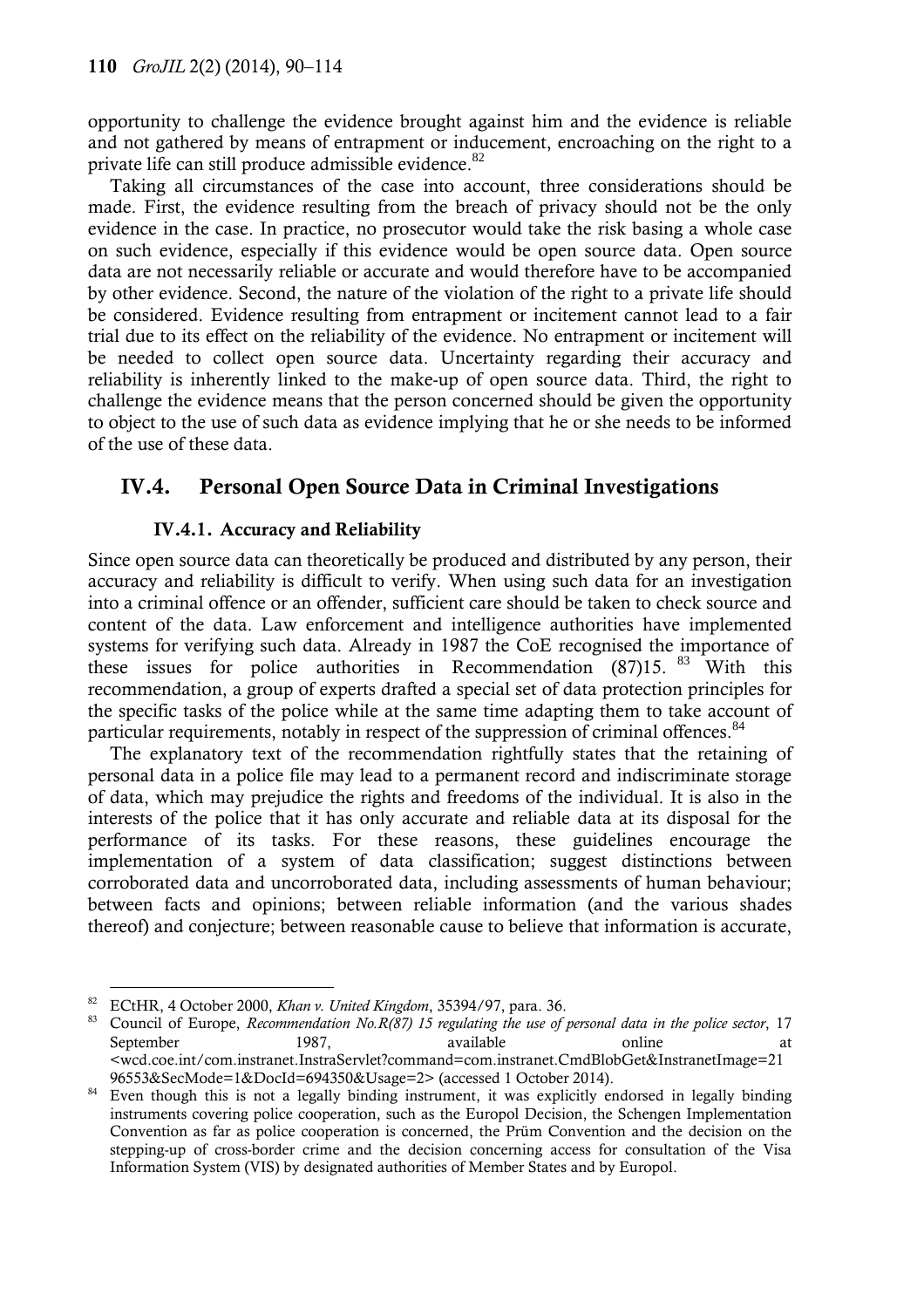and a groundless belief in its accuracy.<sup>85</sup> For example Europol has not only included Recommendation (87)15 in their standard of data protection, <sup>86</sup> the EU's agency for police cooperation also has a system in place for distinguishing incoming information based on its reliability.

In the current debates on the revision of the EU's data protection legal framework, the proposed directive for data protection in criminal matters included an additional provision on distinguishing personal data in accordance with their degree of accuracy and reliability. Also, the distinction between personal data based on facts and personal data based on personal assessments has been introduced in the text of the proposed directive.<sup>87</sup> Upon adoption of the proposed directive, making such distinction would then be mandatory for all data controllers processing personal data within the scope of this legal instrument.

#### **IV.4.2. Necessity**

 $\overline{a}$ 

Information will be collected for the purpose of a criminal investigation for a large part before a criminal charge is made; often it will be collected in order to make a criminal charge in the first place. This means that the protection of Article 6 ECHR is not activated yet, but the collected information can include data on suspects, witnesses as well as victims, and it can range from hard facts to suspicion and mere speculation. These can contain personal data so the data protection standards should apply. In most cases this would mean derogating from the standards as the use of personal data for criminal investigations will be an incompatible purpose as well as a possible breach of the data retention principle. Since derogating from the data protection standards is only lawful when it is laid down in law and necessary in the interests of  $-$  in this case  $-$  the suppression of criminal offences, the precise meaning of necessity in this respect deserves a closer look.

In the above explanation, necessity was referred to as the link between personal data and the purpose for which they are processed, in this case an investigation into one or more criminal offences. It does not explicitly require a criminal charge to be made, allowing a wider form of information—including proactive—gathering of personal data. Defining this link however, remains a nearly impossible task. In its assessment of the necessity of the mass retention of data in accordance with the Data Retention Directive the EU Court of Justice stated that the fight against serious crime, in particular against organised crime and terrorism, is indeed of the utmost importance in order to ensure public security and its effectiveness may depend to a great extent on the use of modern investigative techniques. The Court continued nonetheless that such an objective of general interest, however fundamental it may be, does not, in itself, justify a retention

<sup>85</sup> Council of Europe, *Recommendation No.R(87) 15 regulating the use of personal data in the police sector – Explanatory Memorandum*, 17 September 1987, para. 52, available online at <wcd.coe.int/ViewDoc.jsp?id=704861&Site=CM> (accessed 28 November 2014).

<sup>&</sup>lt;sup>86</sup> Council Decision of 6 April 2009 establishing the European Police Office (Europol) (2009/371/JHA), OJ L121/37, 15 May 2009, available online at <europol.europa.eu/sites/default/files/council\_decision.pdf> (accessed 1 October 2014).

<sup>&</sup>lt;sup>87</sup> European Parliament legislative resolution of 12 March 2014 on the proposal for a directive of the European Parliament and of the Council on the protection of individuals with regard to the processing of personal data by competent authorities for the purposes of prevention, investigation, detection or prosecution of criminal offences or the execution of criminal penalties, and the free movement of such data [\(COM\(2012\)0010](http://ec.europa.eu/prelex/liste_resultats.cfm?cl=en&reqid=0&doctype=com&docyear=2012&docnum=0010) – C7-0024/2012 – [2012/0010\(COD\)\)](http://www.europarl.europa.eu/oeil/popups/ficheprocedure.do?lang=en&reference=2012/0010%2528cod%2529), 12 March 2014, available online at <europarl.europa.eu/sides/getDoc.do?type=TA&language=EN&reference=P7-TA-2014-0219> (accessed 1 October 2014).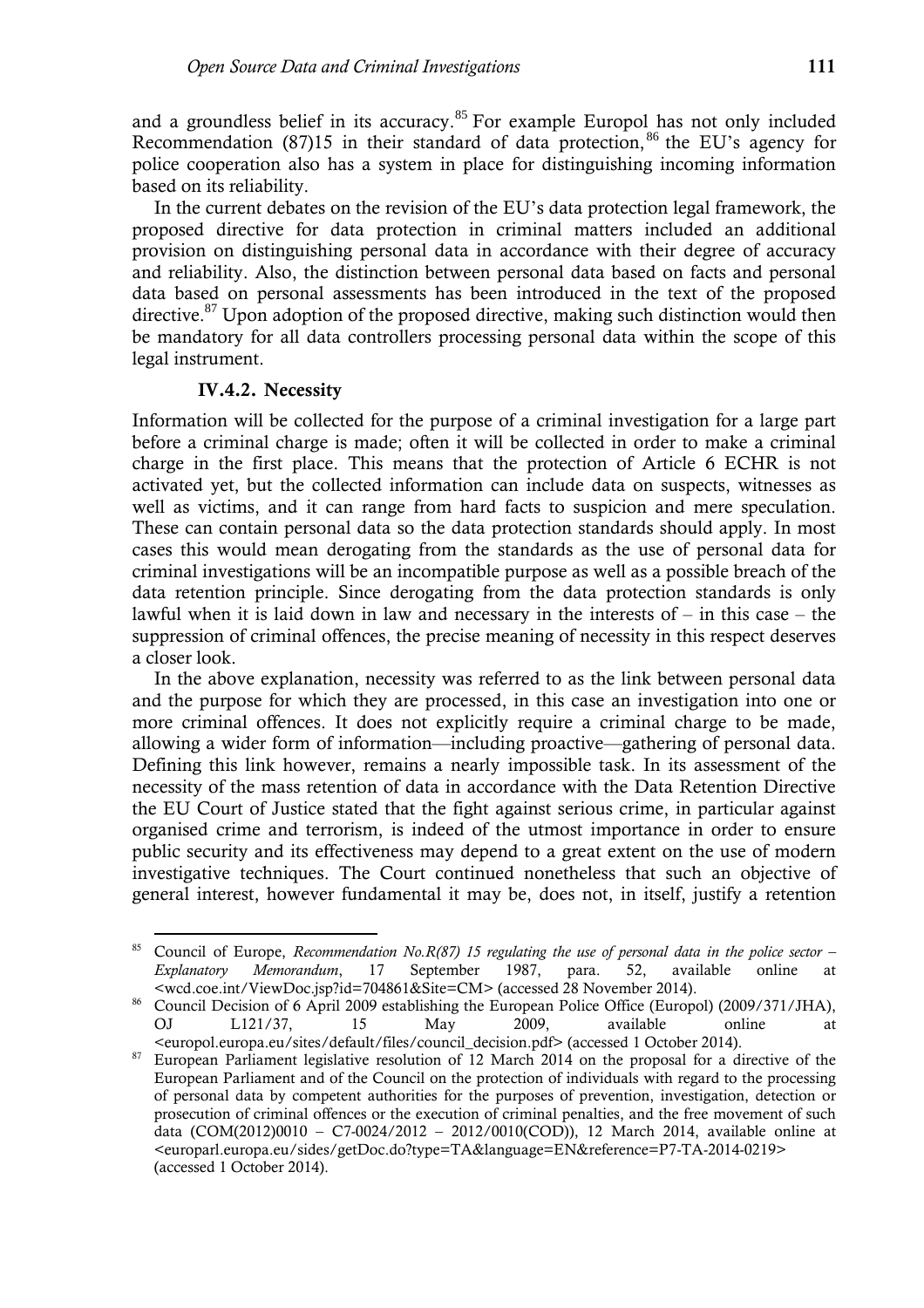measure such as that established by Directive 2006/24 being considered necessary for the purpose of that fight.<sup>88</sup> If the fight against serious crime is too wide to justify necessity, then a more specific link must exist. The 1987 CoE Recommendation regulating the use of personal data in the police sector gives further indications. <sup>89</sup> With regard to the collection of personal data, the recommendation defines the derogation regarding the suppression of criminal offences as the prevention of a real danger or the suppression of a specific criminal offence. "Real danger" should then be understood as not being restricted to a specific offence or offender but includes any circumstances where there is reasonable suspicion that serious criminal offences have been or might be committed to the exclusion of unsupported speculative possibilities.<sup>90</sup>

Translated into the issue of open source data, this means that it is a lawful exception to the data protection standards when open source data consisting of personal data are collected for the purpose of investigations into a specific criminal offence or offender, or in cases where a reasonable suspicion exists that one or more serious criminal offences have been or might be committed. Purely speculative collection of data—so-called fishing expeditions—does not concern necessary data collection and does not fall within the scope of the lawful derogation.

#### **IV.4.3. Vigilantism**

When discussing the topic of open source data and criminal investigations, the relatively recent trend of vigilantism using open sources on social media or the Internet should not be overlooked. What is meant by "vigilantism" or "vigilante justice" is a movement among citizens who take justice into their own hands and—often violently—react to alleged offenders out of discontent with law enforcement's action or lack thereof. Vigilantism in itself is not new, however it has been facilitated in recent years by the expansion of social media.

With estimates ranging from 80-90% of intelligence coming from open sources,  $91$  it is unsurprising that open sources are abused by persons outside the law enforcement and intelligence community. The fact that open source data are publicly available means that they are often viewed by the public as being used freely. This does not only have data protection violations as a consequence. Referring back to the aforementioned issue of

 $\overline{a}$ <sup>88</sup> Court of Justice of the European Union, 8 April 2014, *Digital Rights Ireland and Seitlinger and Others*, C 293/12 and C 594/12, para. 51.

<sup>89</sup> Council of Europe, *Recommendation No.R(87) 15 regulating the use of personal data in the police sector*, 17 September 1987, available online at <wcd.coe.int/com.instranet.InstraServlet?command=com.instranet.CmdBlobGet&InstranetImage=21

<sup>96553&</sup>amp;SecMode=1&DocId=694350&Usage=2> (accessed 1 October 2014). In the text of the recommendation a helpful example is added: reasonable suspicion that unspecified drugs were being illegally brought into a country through a port by unidentified private yachts would justify the collection of data on all such yachts using that port, but not all yachts, their owners and passengers using every port in that country. See Council of Europe, *Recommendation No.R(87) 15 regulating the use of personal data in the police sector*, 17 September 1987, available online at <wcd.coe.int/com.instranet.InstraServlet?command=com.instranet.CmdBlobGet&InstranetImage=21 96553&SecMode=1&DocId=694350&Usage=2> (accessed 1 October 2014).

<sup>91</sup> Congressional Research Service, Best, R.A. and Cumming, A., *Open Source Intelligence (OSINT): Issues for Congress*, 5 December 2007, available online at <fas.org/sgp/crs/intel/RL34270.pdf> (accessed on 26 July 2014), 4.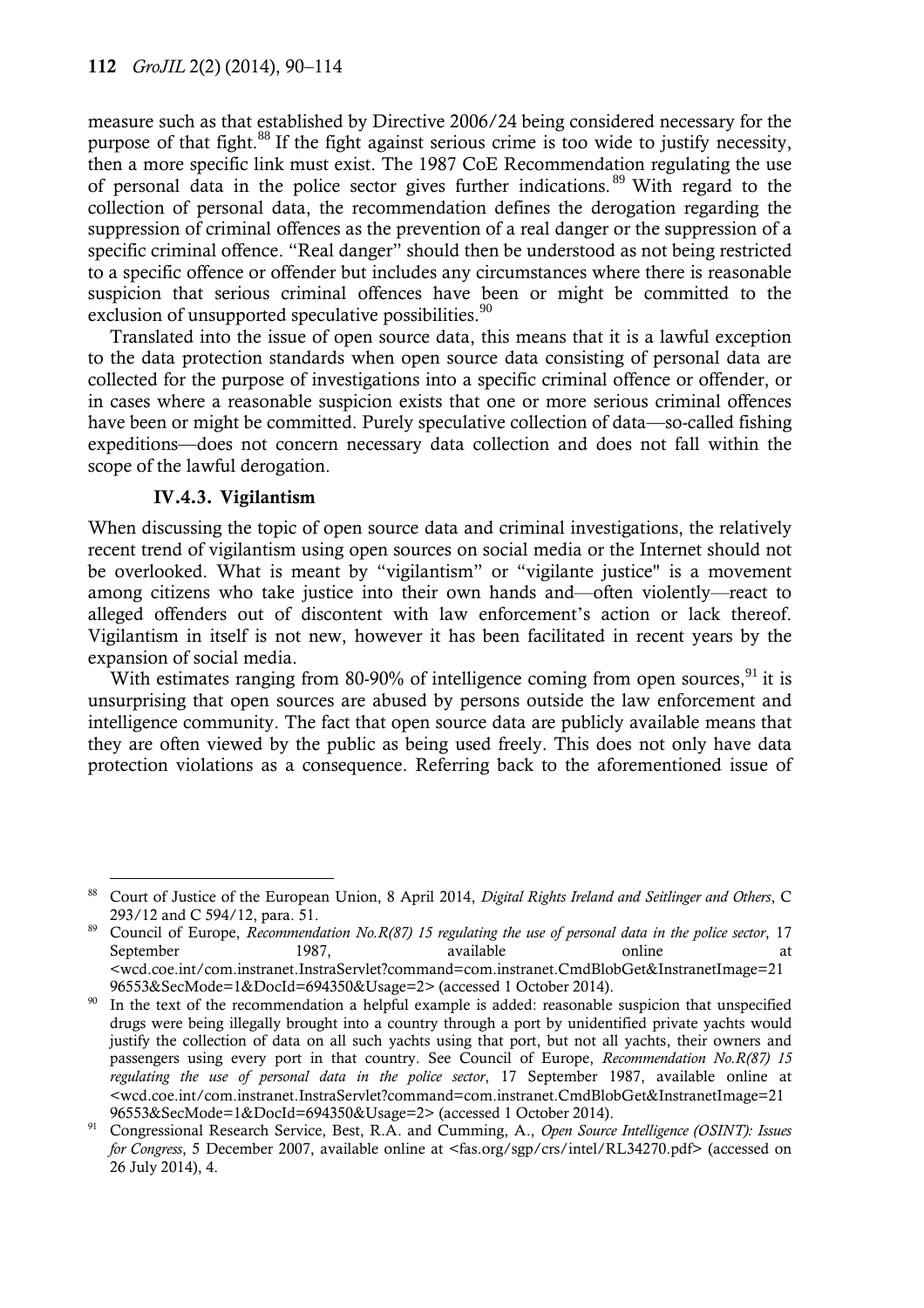accuracy and reliability of open source data, in cases of vigilantism, abusing such data can have fatal consequences.<sup>92</sup>

# **V. Reflections on Open Source Data**

Open source data may appear, to the general public, as having an outlaw status and open to all kinds of use. This assumption is essentially incorrect. When open source data contain or consist of data that can identify or enable to identify an individual, they may not be used at free will. Even when the user is a law enforcement or intelligence officer doing his or her job to prevent or investigate a criminal offence, the data protection legislation should be complied with. Use of open source data for the suppression of criminal offences allows derogating from the personal data protection principles; nonetheless the following points deserve special attention.

Open source data are not necessarily verified, accurate or reliable. In comparison to already verified data, law enforcement and intelligence authorities have to invest more resources in organising, filtering and subsequently using open source data that are relevant for preventing and investigating criminal offences. The current revision of the EU's data protection legal framework makes the distinction of personal data based on different degrees of accuracy and reliability mandatory for data processing for the purpose of prevention, investigation, detection or prosecution of criminal offences or the execution of criminal penalties.

Collecting and processing open source data for targeted prevention and investigation into criminal offences constitutes a lawful derogation from the data protection standards. Mass or untargeted personal data collection, however, does not. Regardless of personal data being open source or closed source, the necessity and proportionality requirements apply.

A different light is shed on these data protection standards however by the ECtHR jurisprudence that has ruled on an independent relationship between the right to a private life and the right to a fair trial. When the person concerned had the opportunity over the course of the proceedings to challenge the evidence used against him, an interference with his privacy can still lead to a fair trial. Theoretically, this could endanger the necessity and proportionality requirements, also with regard to open source data. It is essential to closely monitor any future jurisprudence concerning this subject.

Open source data are available in vast amounts on account of the Internet and search engines such as Google, and they are tempting. In that sense, they are also unforgiving with regard to past mistakes and unfortunate life events. It may sound unfair to call this a "new reality", since the use of the Internet and social networks has increased for several decades already. However, the judicial and the legislative process are slow and cumbersome, or, to quote two privacy experts in a reaction to the judgment against Google: 'The CJEU decision is trying to balance things, perhaps assisting individuals a bit more than they deserve, until we all—Internet users, the Internet and Internet companies—get to better grips with the, still new, medium.<sup>'93</sup> On top of getting used to

<sup>92</sup> For example The Guardian, Morris, S., *Investigations opened into vigilante murder of man mistaken for paedophile*, 29 October 2013, available online at <theguardian.com/uk-news/2013/oct/29/vigilantemurder-paedophile-bristol-bijan-ebrahimi> (accessed on 26 July 2014).

<sup>93</sup> Privacy Perspectives, De Hert, P. and Papakonstantinou, V., *How the European Google Decision May Have Nothing To Do With a Right to Be Forgotten*, 19 June 2014, available online at <privacyassociation.org/news/a/how-the-european-google-decision-may-have-nothing-to-do-with-aright-to-be/> (accessed 30 July 2014).